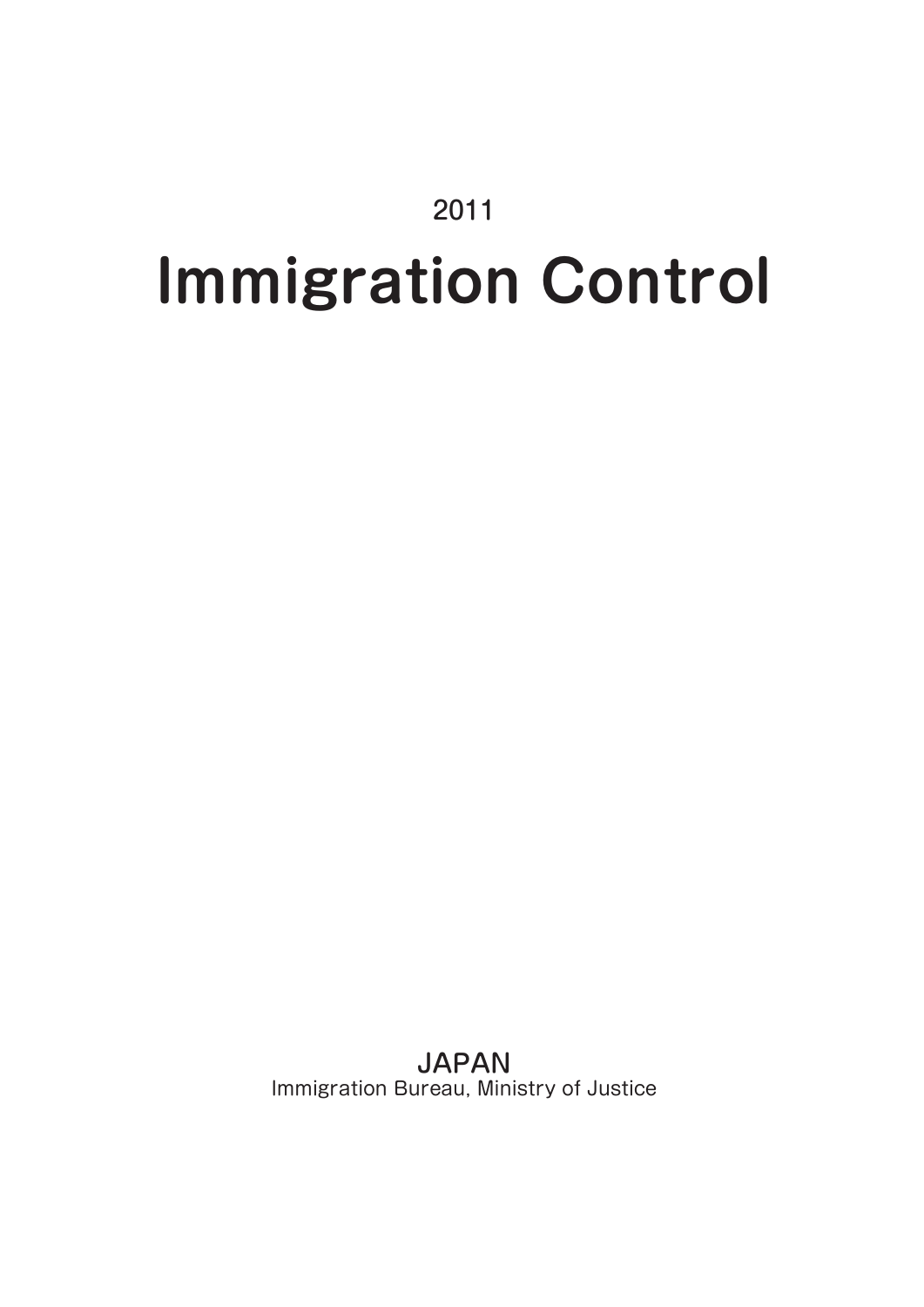# **Introduction**

**Publication of the "2011 Immigration Control"**



**Haneda Airport (Tokyo International Airport) (2010:Photo credit, Tokyo International Air Terminal Corporation)**

This year's version of the report is the 17th version of "Immigration Control", first published in 1959. Prior to the 2003 version, "Immigration Control" merely reported five-year trends in immigration control administration. However, given the accelerated pace of the changes in conditions surrounding Japan's immigration control policy, it was recognized that immigration control administration needs to be swifter and more accurate in responding to those changes. Accordingly, since 2004, a summary of the one-year trend of immigration control administration has been given annually.

 The "2011 Immigration Control" introduces the trend of immigration control administration during the past five years from 2006 to 2010 first, and then summarizes the current circumstances affecting immigration control administration and major policies mostly implemented during FY 2010. It also describes that Immigration Bureau's efforts to achieve a tourism-oriented country by welcoming more foreign tourists to visit Japan, efforts for promotion of admission of skilled foreign workers in professional or technical fields including highly-skilled foreign professionals, efforts for reduction in the number of illegal or false foreign residents with tightened law enforcement, efforts for strict prevention of entry of possible terrorists at the ports of entry, and efforts for urgent and prompt response to the unprecedented devastating damage caused by the Great East Japan Earthquake occurred in FY 2010.

Part 1, titled "Immigration Control in Recent Years", describes that Foreign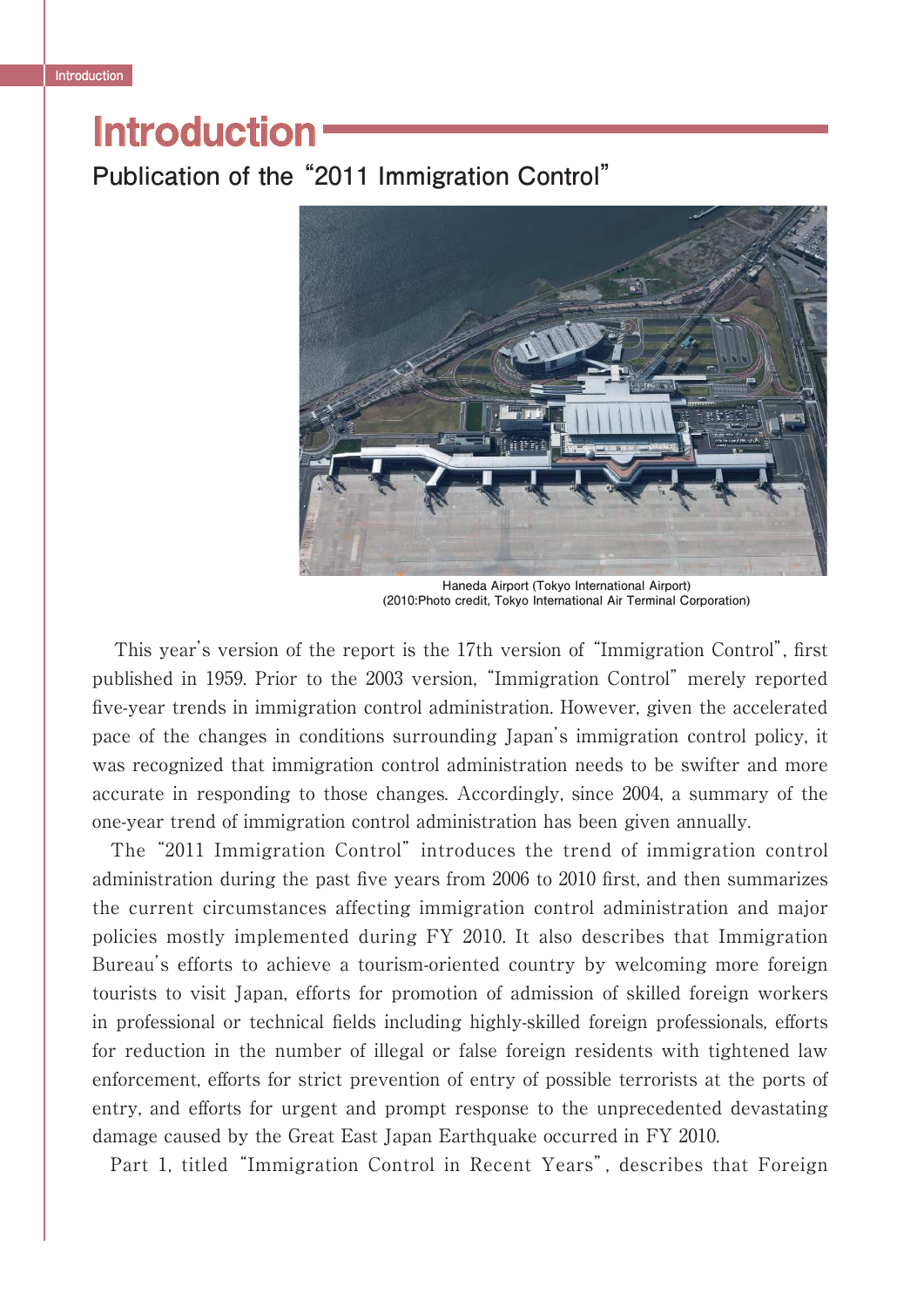Nationals Entering and Residing in Japan (Chapter 1), Deportation Procedures for Foreign Nationals (Chapter 2), Recognition of Refugee Status (Chapter 3), Promotion of Measures against Trafficking in Persons and Proper Protection of Foreign DV Victims (Chapter 4) and Alien Registration Process (Chapter 5) based on statistics.

 Part 2, titled "Primary Measures Related to Immigration Control Administration in FY 2010", describes that Response to "New Growth Strategy" (Chapter 1), Efforts toward Smooth Introduction of the New System for Residence Management (Chapter 2), Smooth and Strict Implementation of Immigration Examination (Chapter 3), Launch of the New Technical Intern Training Program (Chapter 4), Proper and Smooth Acceptance of Foreign College Students (Chapter 5), Special Exceptions to the Period of Stay for Foreign Resident Applicants for Permission to Extend the Period of Stay (Chapter 6), Efforts by the Immigration Bureau concerning the Great East Japan Earthquake (Chapter 7), Measures against Illegal or False Foreign Residents in Japan (Chapter 8), Proper Operation of Special Permission to Stay (Chapter 9), Promotion of Appropriate and Prompt Refugee Protection (Chapter 10), Addressing the Global Community (Chapter 11), and Improvements in Public Relations and Administrative Services (Chapter 12).

 Furthermore, the Data Section features major developments concerning immigration control administration in FY 2010.

We hope this report helps you feel immigration control administration closer to you.

November, 2011

Shigeru Takaya Director-General of the Immigration Bureau, Ministry of Justice, Japan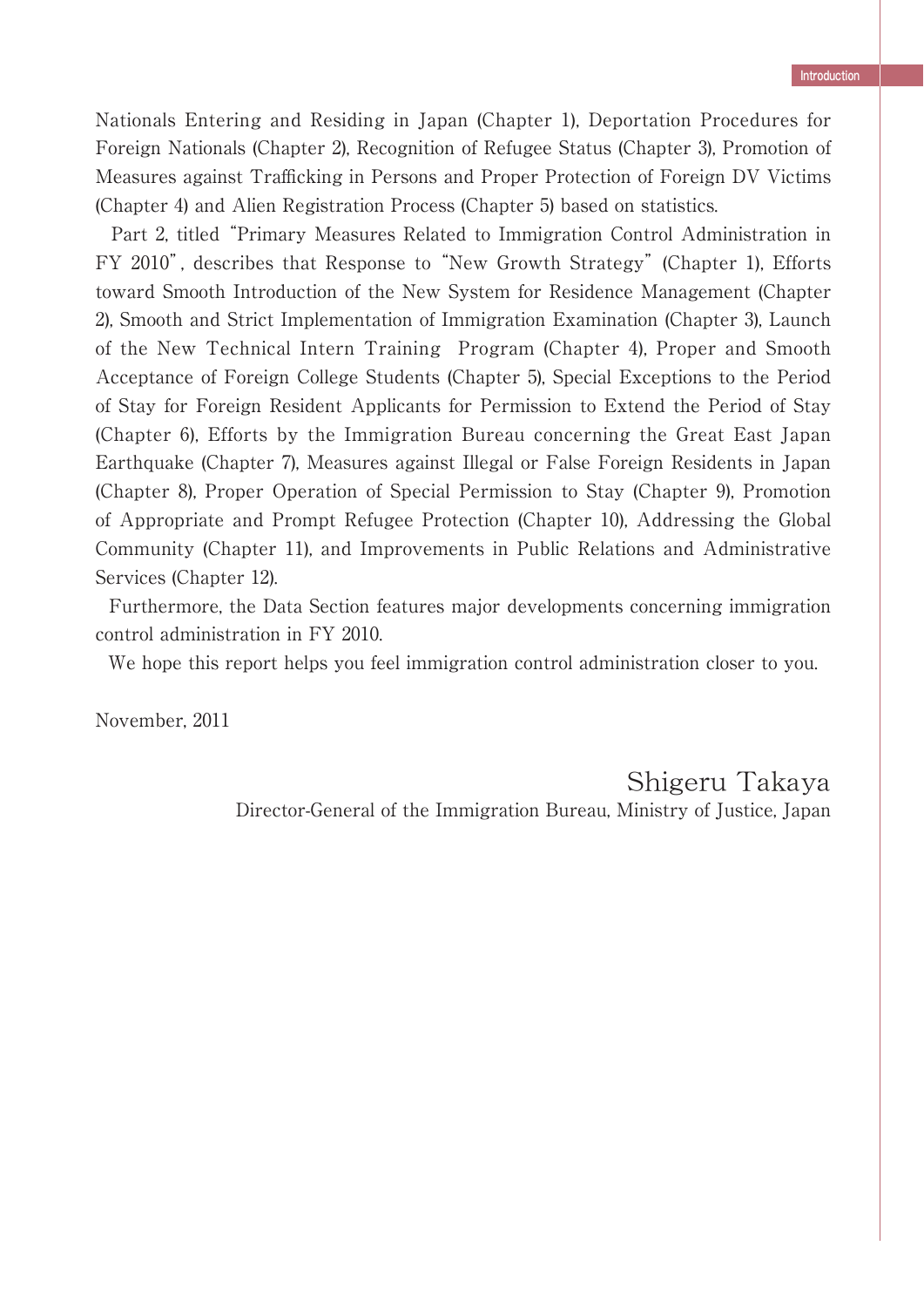# Points on "2011 Immigration Control" ■ Composition of "2011 Immigration Control"

- **This report is composed of Immigration Control in Recent Years (Part 1), Primary Measures (Part 2), and following data section.**
- **Part 1 overviews the five-year trends from 2006 to 2010, and describes the circumstances surrounding Japan's immigration control policy in 2010.**
- **Part 2 describes major immigration control policies in FY 2010.**

# **Part 1 Immigration Control in Recent Years**

#### **○ Number of foreign nationals entering Japan in 2010**

The number of foreign nationals entering Japan (including those who re-entered Japan) in 2010 was 9,443,696. up by 1,862,366 (24.6%) from the previous year, and the number of new foreign nationals excluding those who reentered was 7,919,726, up by 1,800,332 (29.4%).

#### **○ Number of alien registrations as of the end of the year 2010**

 The number of alien registrations as of the end of 2010 was 2,134,151, down by 2.4% compared to the end of 2009. However, it has increased by about 1.3 times compared to the end of 2000 and continued to be on the rise in the long term.

 The percentage of registered foreign nationals in the total population of Japan is 1.67%, down by a basis point (0.04%) compared to the end of 2009.

#### **○ Number of illegal overstayers**

The number of illegally overstaying foreign nationals as of January 1, 2011 was 78,488, which is drastically reduced compare to the same figure in 1993. This was achieved by comprehensive measures against illegal residents such as stricter immigration examination and detection of foreign nationals violating the Immigration Control and Refugee Recognition Act (the "Immigration Control Act") in close coordination with relevant organizations. This represents a constant decrease from 298,646 on May 1, 1993, when the number stood at the highest record.

### Part 2 Major Policies Related to Immigration Control Administration in FY 2010

#### **○ Addressing "New Growth Strategy"etc.: Smooth acceptance of foreign nationals in order to revitalize Japanese economy and society**

- ・ "Public Notice on Designated Activities"was partially amended so that foreign national patients who are to stay in Japan for a long period to receive medical treatment in a hospital etc. are given a status of residence allowing a longer stay in this country.
- ・ "Criteria for Landing Permission"(ministerial ordinance) was partially amended to abolish a restriction on working years etc. established for foreign dentists and nurses holding a national license issued by Japan.
- ・ The adoption of a preferential system utilizing points-based system in immigration control for highly-skilled foreign professionals was taken into consideration with relevant ministries.
- ・ In order to promote further acceptance of international students in post-secondary education programs/institutions,"Criteria for Landing Permission"(ministerial ordinance) on the status of residence such as "Engineer", "Specialist in Humanities/International Services" was amended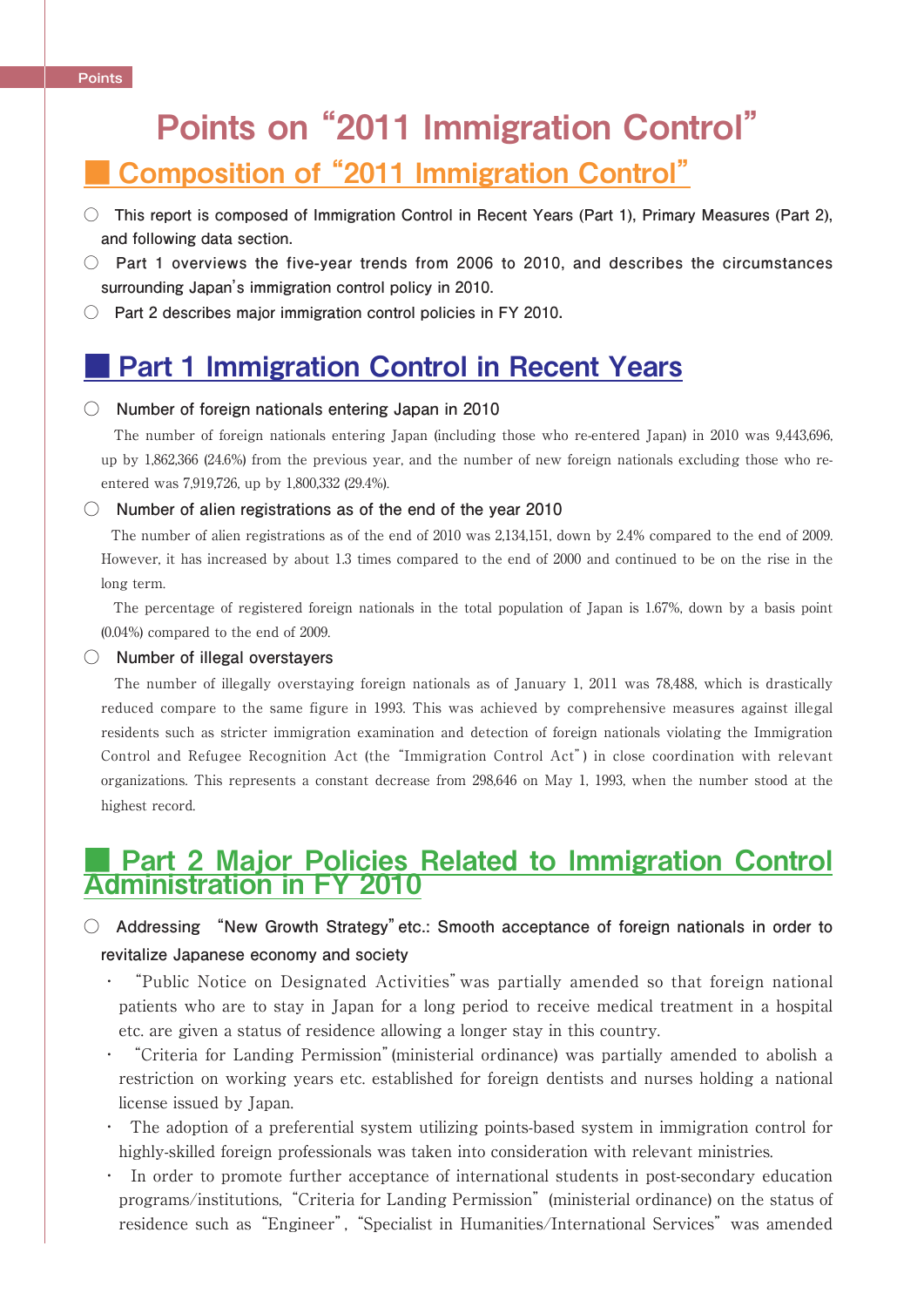so that vocational/technical school graduates given diploma called "Senmonshi" which is usually considered as almost equivalent to collegiate degrees are able to satisfy requirements regarding educational attainment criteria in the"Criteria for Landing Permission"(ministerial ordinance).

**○ Eff orts for smooth introduction of the new system of residence management**

・ The amended"Immigration Control Act"enacted in July, 2009 led to the introduction of the "new system of residence management" that enabled the Minister of Justice to continuously keep information necessary for residence management of foreign nationals residing in Japan with proper status of residence for a medium to long term.

 In accordance with the law, foreign nationals residing in Japan with proper status of residence for a medium to long term became subject to the Basic Residents'Registration Act, and each municipality started to register foreign residents in the basic resident register from the enforcement date of the amended "Immigration Control Act" to issue resident cards in each municipality.

・ Taking into consideration the enforcement of the"new system of residence management" in July, 2012, the Immigration Bureau studies the ministerial ordinance and the operation of the bureau, discusses how the bureau should coordinate with relevant ministries and municipalities under the new system, prepares for system development and also enhances public relations activities including holding briefing sessions for embassies in Tokyo.

#### **○ Smooth and strict implementation of immigration examination, etc.**

- At present, Japanese government efforts are being made to make Japan a tourism-oriented country, and smooth implementation of immigration examination is being promoted by introducing secondary immigration examination, and installation or addition of automatic gates.
- ・ In order to protect people's lives and public safety, it is very important to unfailingly prevent the entry of terrorists disguised as tourists into the country. Therefore, strict immigration examination continues to be implemented through the use of personal identification information, the ICPO's Database on Lost and Stolen Passports, the Advance Passenger Information System (APIS), etc.

#### **○ Launch of new technical intern training programs**

- For the purpose of strengthening protection for trainees and technical interns by applying legal protection of labor relations law from the beginning, new training and technical intern training programs were initiated on July 1, 2010. Thus, efforts to ensure the proper programs have been promoted.
- ・ Under the provisions of the ministerial ordinance of the Ministry of Justice, the Immigration Bureau may identify "misconduct" with regard to organizations that have acted inappropriately regarding training and technical intern training and suspend such organizations from accepting trainees and technical interns for one, three or five years according to the type of "misconduct". 163 organizations were recognized to engage in"misconduct"during the year 2010.

#### **○ More appropriate and smoother admission of international students**

- "New Growth Strategy" approved by the Cabinet in June, 2010 aims to "accept 300,000 talented international students into Japan". In order to achieve the policy goal, the Immigration Bureau is promoting more appropriate and smoother admission of international students in post-secondary education programs/institutions by simplifying documents for applications to be submitted from colleges etc. that properly manage student enrollment.
- As new measures, two types of status of residence, "College Student" and "Pre-college Student", were integrated into a single status of residence. In addition to the simplification, permission to engage in an activity other than those permitted by the status of residence was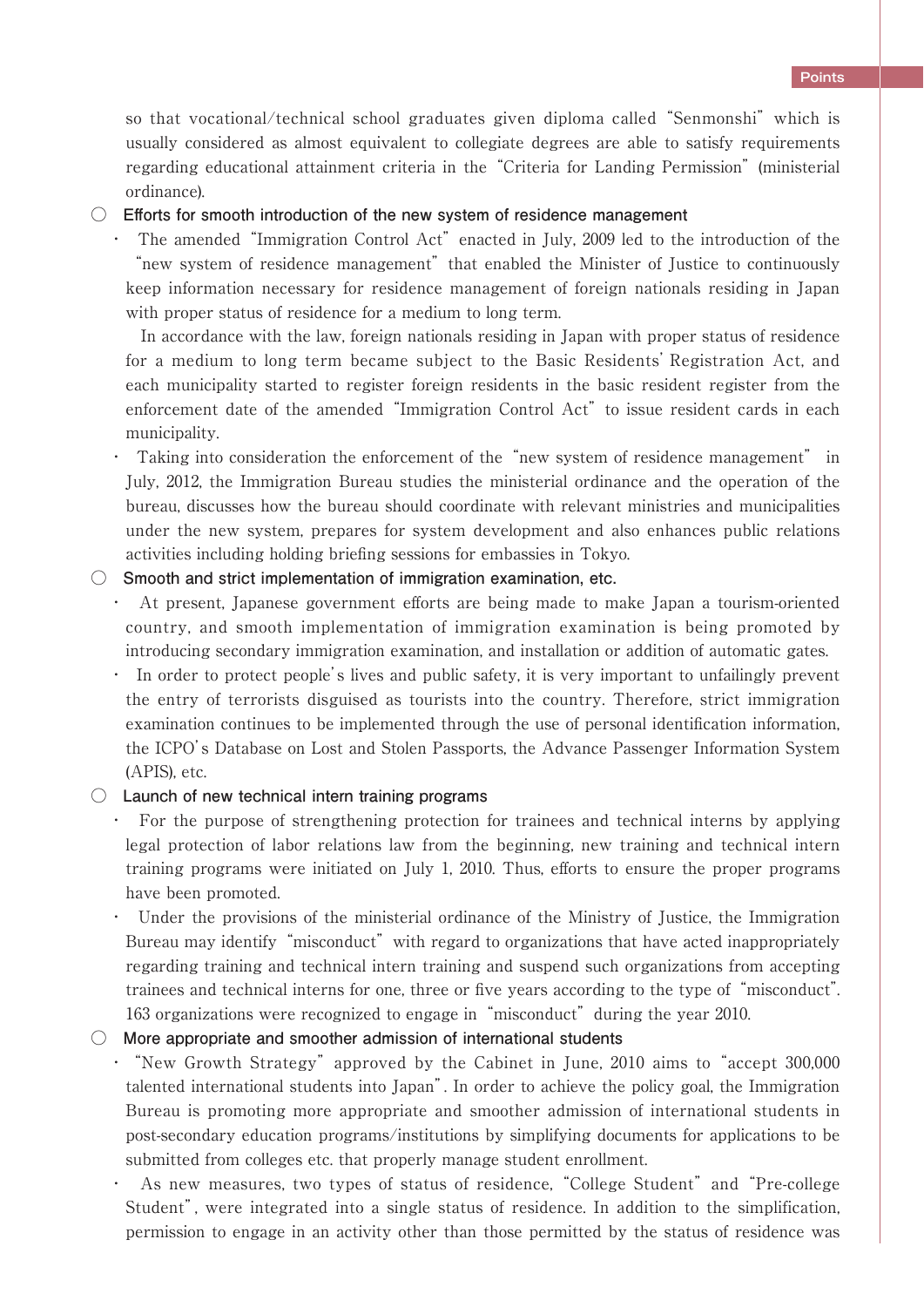#### **Points**

abolished for international students as long as they intend to work as a teaching assistant with in the college they belong to..

**○ Establishment of a special exception to the period of stay for foreign nationals applying for permission to extend period of stay.**

 In case an application of permission for extending the period of stay or for changing the status of residence is made by the expiration date of the period of stay, but procedures are not completed by the expiration date, the foreign national is allowed by the amended"Immigration Control Act" to stay with the status of residence either until the procedure is completed or for two months after the expiration date of the period of stay even after the period of stay is expired whichever comes earlier (implemented in July, 2010).

#### **○ Eff orts of the Immigration Bureau concerning the Great East Japan Earthquake**

・ Due to the Great East Japan Earthquake, foreign nationals subject to notification by the Ministry of Justice, based on Paragraph 2 of Article 3 of the Act on special measures for preservation of rights and interests of victims of specified disasters, are all allowed to postpone the expiration date of the period of stay until August 31, 2011 without taking any particular measures. Further, the Immigration Bureau swiftly accepted rescue teams of about 1,100 members from other countries and implemented quick procedures so that foreign nationals wishing to leave Japan due to the earthquake would be permitted to later re-enter Japan as well as follow the procedures to leave Japan. Along with that, the Immigration Bureau also implemented procedures so that college students, trainees and technical interns who returned home in the middle of their studies or training due to the earthquake are able to smoothly reenter Japan.

To confirm the safety of foreign nationals who might have fallen victim to the earthquake, the Immigration Bureau, based on requests from municipalities and foreign diplomatic offices in Japan, provided information on registered foreign nationals in the devastated area. The Immigration Bureau also referred to inquiries from families and relatives of foreign nationals and Japanese nationals in the devastated area about any existence of evidence of their leaving Japan.

The Immigration Bureau implemented procedures so that foreign nationals who resided in the devastated area are able to request the issue of a certificate of registered matters in the municipalities to which they evacuated. Along with that, in order to support such municipalities which have difficulties in registering foreign nationals, the Immigration Bureau acted for such municipalities by carrying out the registration.

The Immigration Bureau set up a specific phone number to conduct telephone counseling also on holidays so that foreign nationals who were affected by the earthquake can be provided with information.

#### **○ Implementation of measures against illegal and false foreign residents**

・ There has been a steady decrease in the number of illegal overstayers. The decrease seems to be the outcome of past efforts over the years. However, it is estimated that still there are some 100,000 potentially illegal foreign residents, and efforts to further decrease the number of illegal foreign residents have been promoted by strengthening detection, reinforcing collection and analysis of information on illegal foreign residents, and promoting voluntary appearance.

• "False residents" stands for foreign nationals who disguise themselves as legal residents by falsifying their status of residence and purpose of stay by means of fake marriage, pretending to be students, etc. and work without legal status in Japan by misusing forging or alternating documents or abusing fraudulent documents. Since they actually appear to be "legal residents", precise data on their actual number has not been obtained. The existence of false residents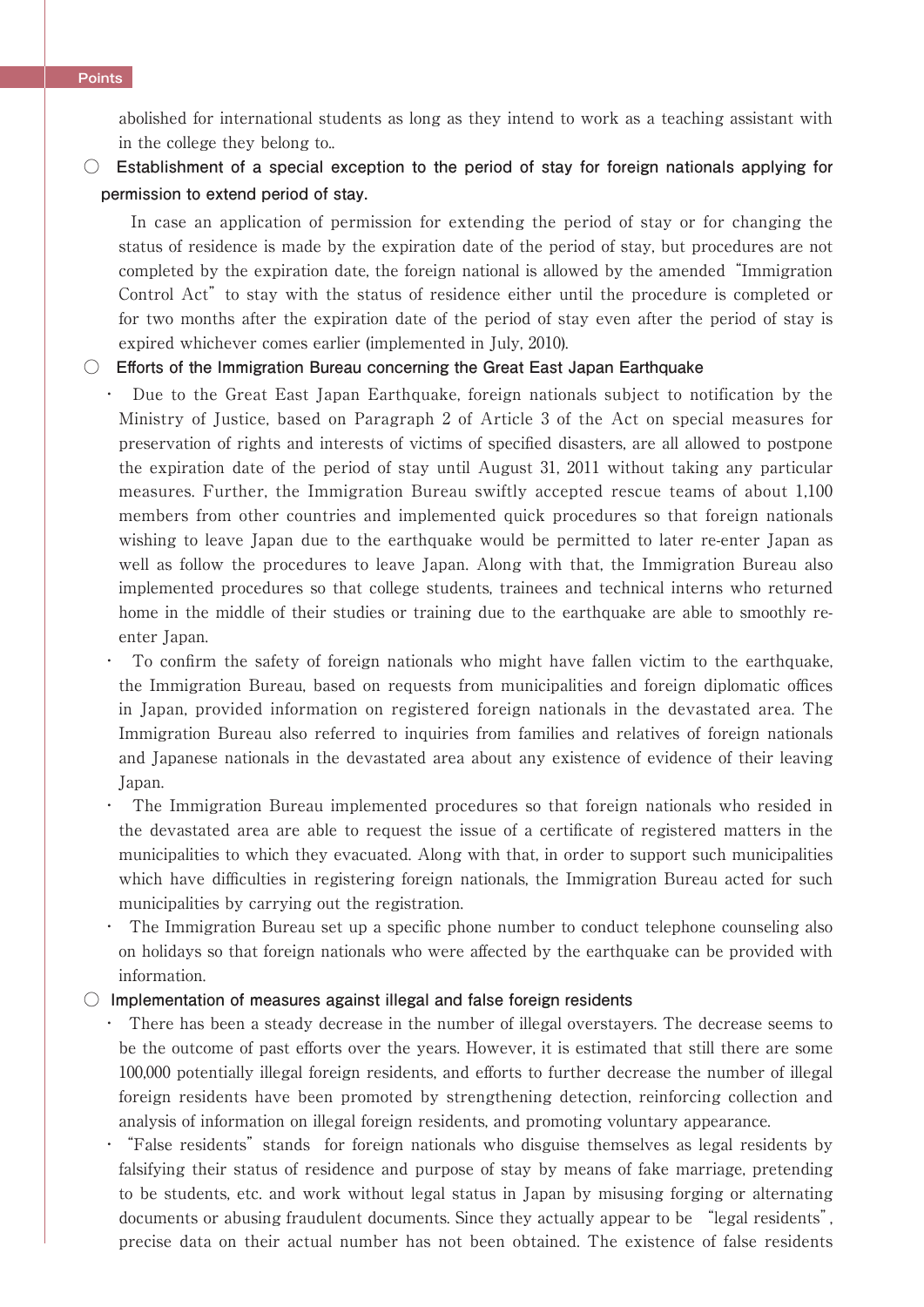abusing the system of status of residence cannot be overlooked, because such potentially illegal foreign nationals undermine the rule of the Immigration Control Act and are likely to have negative impact on Japanese society. Therefore, the Immigration Bureau is striving to strengthen the detection of those who engage in activities other than those permitted, and reinforce collection and analysis of information.

#### **○ Eff orts toward proper treatment of detainees**

- ・ In July 2010, the"Immigration Detention Facilities Visiting Committee" consisting of intellectuals from outside the Immigration Bureau was established with the aim of ensuring further transparency in security treatment, and improving and enhancing operations of immigration detention centers, etc.
- ・ For detainees detained for a certain period of time after a written deportation order is issued, the Immigration Bureau is to hereafter examine and discuss periodically the necessity and reason for a provisional release of such detainees and flexibly utilize the provisional release while taking individual situations into account to implement further appropriate deportation procedures.
- ・ The Immigration Bureau is to hold a discussion with Japan Federation of Bar Associations (JFBA) in September, 2010, on measures to achieve a better state of affairs over issues regarding detainment in immigration control administration. Along with that, as part of the measures, the Immigration Bureau and JFBA agreed to together promote efforts toward legal consultation etc. by lawyers for detainees. The Immigration Bureau and JFBA are hereafter to continuously discuss how to achieve a better state of affairs over issues regarding detainment.

#### **○ Appropriate operation of special permission to stay**

Various measures, including formulation and announcement of the "Guidelines on Special Permission to stay in Japan" and publication of the "Cases where Special Permission to Stay was granted and the Cases where Special Permission to Stay was denied", have beentaken to enhance the transparency and predictability of the special permission to stay. These "Guidelines on Special Permission to Stay in Japan" provides more details concerning matters to be considered in judging whether to grant special permission to stay or not. It also presents the concept for judgment. The guideline, therefore, is to be applied to judge whether to grant special permission to stay or not.

#### **○ Promotion of appropriate and prompt refugee protection**

・ For early stabilization of legal status of people to be recognized as refugees etc.the Immigration Bureau set six months as the standard processing period for protracted examination for application for refugee status in July, 2010, and further to officially announce the average processing (examination) period for application for refugee status quarterly on the website of the Ministry of Justice. There were 612 backlog cases which were not processed even after six months after filing, at the end of June, 2010. But the number of backlog cases drastically decreased down to 35 at the end of March, 2011.

・ Based on"Concerning the Implementation of Pilot Case relating to the Acceptance of Refugees by Resettlement to a Third Country"(approved by the Cabinet on December 16, 2008), and the

"Detailed Measures for Implementing Pilot Case relating to the Acceptance of Refugees by Resettlement to a Third Country"(Decision by the Liaison and Coordination Conference for Countermeasures for Refugees on December 19, 2008), a program to accept Myanmar refugees staying in the Mera Camp in Thailand and to offer support for resettlement as a pilot case will be launched from FY 2010. 27 Myanmar refugees from five families entered Japan in the first group in FY 2010.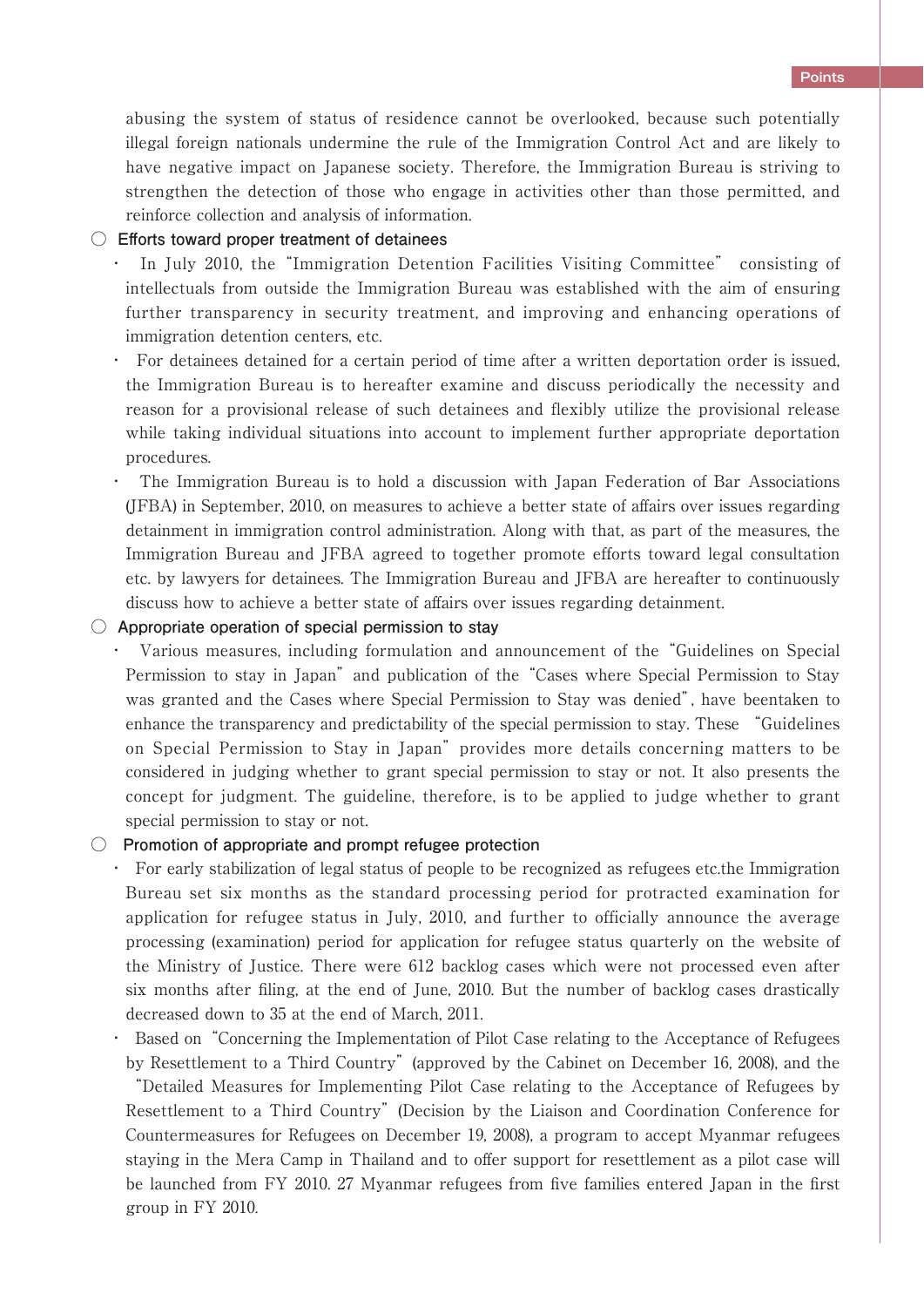#### **○ Addressing the global community**

- ・ Based on"Basic policy on Comprehensive Economic Partnerships", the"Research Association on the International Migration of People" led by the Minister of State for National Policy was established and the Immigration Bureau also participated in the research. On March 11, 2011, "Extension of period of stay of Indonesian/Filipino candidates for nurses and certified care workers based on Economic Partnership Agreement (EPA)" was decided by the Cabinet.
- ・ The Immigration Bureau has actively participated in negotiations for concluding the Economic Partnership Agreement (EPA) with various countries.
- The bureau attended international conferences, including G8 meetings and the Asia-Europe Meeting (ASEM) to develop cooperative ties and share information through discussion and exchange of opinions with other countries.
- The bureau invited responsible officials of immigration control administration authorities of 19 Southeast Asian countries, including Pacific Rim countries and regions to the Seminar on Immigration Control held in December 2010 and exchanged views on"the developments over the past year in the immigration control administration of each participating country (region)", "effective utilization of various information for appropriate border inspection and residence examination", and"countermeasures against illegal residents". The seminar contributed to effective planning and implementation of immigration control policies in each participating country.

#### **○ Improvement of public relations and administrative services**

- The Immigration Bureau has made efforts to accelerate procedures, and improve administrative services by taking measures such as establishment of priority lanes for elderly persons, persons with disabilities, pregnant women and others.
- ・ The bureau is tackling the Comfortable Administrative Services Campaign for the purpose of creating a friendly and caring administration. Regional immigration bureaus have also made consistent efforts to improve the attitude of staff toward administrative services, and improve their reception manner by holding seminars to cultivate a humanitarian approach, and upgrading the environment of the reception counter or using ingenuity in providing various kinds of guide services in order to become more customer friendly immigration authority.
- For creating better and inexpensive administrative services, operation of Immigration Information Centers and reception work for immigration and residential procedures to be implemented at regional immigration offices etc. have been subcontracted to private enterprises starting from April 1, 2011 at immigration authorities which were subject to the Market Testing.

#### **Points**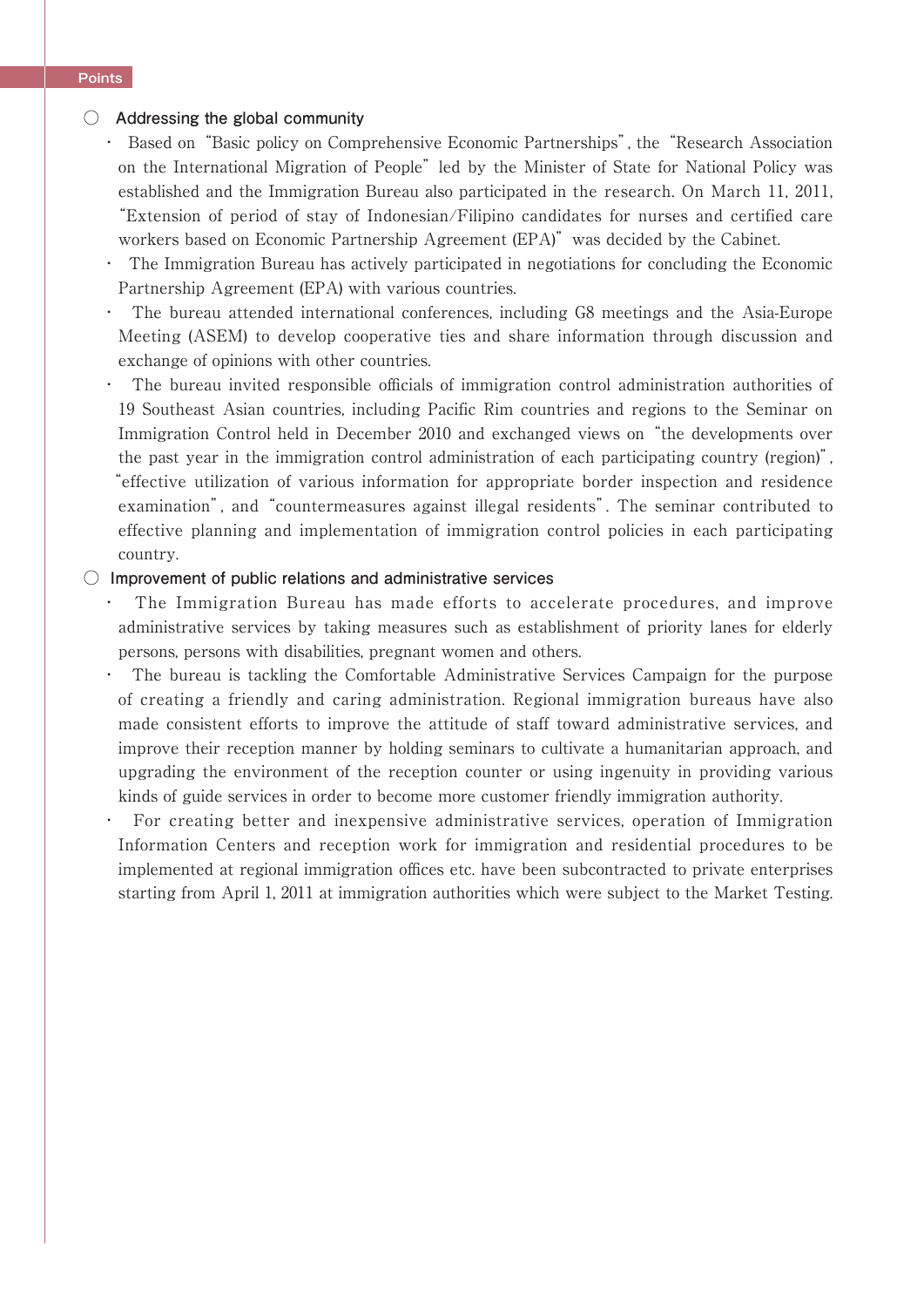# **2011 Immigration Control**

**Introduction-Publication of the"2011 Immigration Control" Point on"2011 Immigration Control" Contents**

### **Part 1. Immigration Control in Recent Years**

| <b>Chapter 1. Foreign Nationals Entering and Residing in Japan</b>                            |     |
|-----------------------------------------------------------------------------------------------|-----|
| Section 1. Foreign Nationals Entering and Leaving Japan <b>with the Section 1.</b>            |     |
| <b>1 Changes in the Number of Foreign Nationals Entering and</b>                              |     |
| Leaving Japan <b>Commission Commission</b> Contract 2                                         |     |
|                                                                                               |     |
|                                                                                               |     |
| B. The Number of Foreign Nationals Entering Japan by Nationality (Place of Origin) $\cdots$ 3 |     |
| The Number of Foreign Nationals Entering Japan by Gender and Age  4<br>C.                     |     |
| The Number of Foreign Nationals Entering Japan by Purpose of Entry (Status of<br>D.           |     |
|                                                                                               |     |
|                                                                                               |     |
| (B) Foreign Nationals Entering Japan for the Purpose of Employment in Specific                |     |
|                                                                                               |     |
|                                                                                               |     |
|                                                                                               | -13 |
| (E) Foreign Nationals Entering Japan with the Status of Residence of Resident                 |     |
|                                                                                               | 14  |
| $(2)$ Special Cases of Landing (except for Landing Permission for Temporary Refuge)           | 15  |
|                                                                                               | 17  |
| 2 Judgment for Landing <b>Commission Commission</b>                                           | 17  |
| (1) Receipt and Findings of Hearings for Landing and Filing of Objections ………………              | 17  |
| (2) Foreign Nationals Who Fall under Any of the Reasons for Denial of Landing                 | 20  |
|                                                                                               | 21  |
| 8 Pre-entry Examination <b>Communication B</b>                                                | 22  |
| (1) Advance Consultation for Issuance of Visas ………………………………………………………………………………………              | 22  |
|                                                                                               |     |
| <b>Section 2</b>                                                                              | 23  |
| The Number of Registered Foreign Nationals Residing in                                        |     |
| <b>Japan</b>                                                                                  | 23  |
| (1) The Total Number of Registered Foreign Nationals Residing in Japan                        | 23  |
| $(2)$ The Number of Registered Foreign Nationals by Nationality (Place of Origin) $\cdots$    | 24  |
| The Number of Registered Foreign Nationals by Purpose (Status of Residence)<br>(3)            | 25  |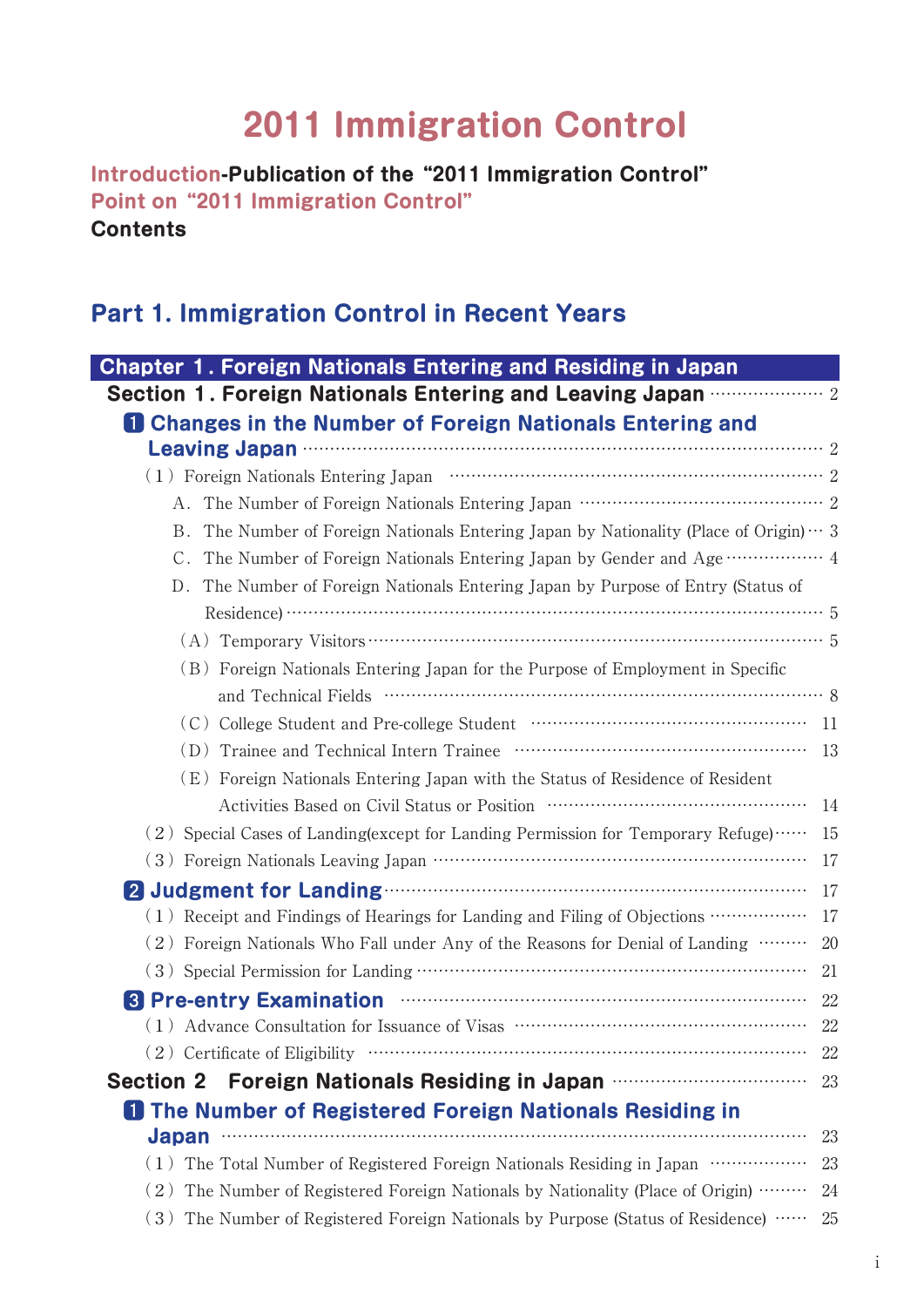|                                                                                                                                                                                                                                                                                                                                                                              | - 25 |
|------------------------------------------------------------------------------------------------------------------------------------------------------------------------------------------------------------------------------------------------------------------------------------------------------------------------------------------------------------------------------|------|
| B. Foreign Nationals Residing in Japan for the Purpose of Employment in Specific and                                                                                                                                                                                                                                                                                         |      |
|                                                                                                                                                                                                                                                                                                                                                                              | 27   |
|                                                                                                                                                                                                                                                                                                                                                                              | 28   |
| D.                                                                                                                                                                                                                                                                                                                                                                           | 28   |
| "Designated Activities (Technical Intern Training)" and<br>Ε.                                                                                                                                                                                                                                                                                                                |      |
|                                                                                                                                                                                                                                                                                                                                                                              | 29   |
| F. Foreign Nationals Residing in Japan with the Status of Residence for Resident                                                                                                                                                                                                                                                                                             |      |
| Activities Based on Civil Status or Position manufactured and Status Districts.                                                                                                                                                                                                                                                                                              | 30   |
| 2 Status of Residence Examinations <b>Manual Status of Residence Examinations</b>                                                                                                                                                                                                                                                                                            | 30   |
|                                                                                                                                                                                                                                                                                                                                                                              | 31   |
| $\left( \hspace{0.1cm} 2 \hspace{0.1cm} \right) \hspace{0.1cm}$ Permission for Change of Status of Residence<br>$\hspace{0.1cm} \cdots \hspace{0.1cm} \cdots \hspace{0.1cm} \cdots \hspace{0.1cm} \cdots \hspace{0.1cm} \cdots \hspace{0.1cm} \cdots \hspace{0.1cm} \cdots \hspace{0.1cm} \cdots \hspace{0.1cm} \cdots \hspace{0.1cm} \cdots \hspace{0.1cm} \cdots \hspace{$ | 31   |
| A. Change of Status of Residence from the Status of Student for                                                                                                                                                                                                                                                                                                              |      |
|                                                                                                                                                                                                                                                                                                                                                                              | 32   |
| B. Permission to Change Status of Residence in order to Participate in                                                                                                                                                                                                                                                                                                       |      |
|                                                                                                                                                                                                                                                                                                                                                                              | 33   |
| $\left( \hspace{0.1cm}3\hspace{0.1cm} \right) \hspace{0.1cm}$ Permission for Acquisition of Status of Residence $\hspace{0.3cm}$ $\hspace{0.1cm}$ $\hspace{0.1cm}$ $\hspace{0.1cm}$ . $\hspace{0.1cm}$ $\hspace{0.1cm}$                                                                                                                                                      | 34   |
|                                                                                                                                                                                                                                                                                                                                                                              | 35   |
| (5) Permission to Engage in an Activity Other Than That Permitted under the Status of                                                                                                                                                                                                                                                                                        |      |
|                                                                                                                                                                                                                                                                                                                                                                              | 35   |
|                                                                                                                                                                                                                                                                                                                                                                              | 35   |
| Section 3. Japanese Nationals Leaving and Returning to Japan <b></b>                                                                                                                                                                                                                                                                                                         | 36   |
|                                                                                                                                                                                                                                                                                                                                                                              | 36   |
|                                                                                                                                                                                                                                                                                                                                                                              | 36   |
| (2) The Number of Japanese Nationals Leaving Japan by Gender and Age ………………                                                                                                                                                                                                                                                                                                  | 36   |
| (3) The Number of Japanese Nationals Leaving Japan by Airport and Seaport ………… 37                                                                                                                                                                                                                                                                                            |      |
| <b>2 The Number of Japanese Nationals Returning to Japan <b>Common Strate</b> 38</b>                                                                                                                                                                                                                                                                                         |      |
|                                                                                                                                                                                                                                                                                                                                                                              |      |
| <b>Chapter 2. Deportation Procedures for Foreign Nationals</b>                                                                                                                                                                                                                                                                                                               |      |
| Section 1. Overstayers manufactured and section 1.                                                                                                                                                                                                                                                                                                                           | 39   |
| <b>1 The Number of Overstayers by Nationality (Place of Origin) </b>                                                                                                                                                                                                                                                                                                         | 39   |
| 2 The Number of Overstayers by Status of Residence <b>Communisties</b>                                                                                                                                                                                                                                                                                                       | 40   |
| Section 2. Cases of Violation of the Immigration Control Act for                                                                                                                                                                                                                                                                                                             |      |
| Which Deportation Procedures Were Carried Out                                                                                                                                                                                                                                                                                                                                | 41   |
| <b>1</b> The Number of Cases of Violation of the Immigration                                                                                                                                                                                                                                                                                                                 |      |
|                                                                                                                                                                                                                                                                                                                                                                              | 41   |
|                                                                                                                                                                                                                                                                                                                                                                              | 43   |
| $(2)$ Illegal Landing $\cdots$ $\cdots$ $\cdots$ $\cdots$ $\cdots$ $\cdots$ $\cdots$ $\cdots$ $\cdots$ $\cdots$ $\cdots$ $\cdots$ $\cdots$                                                                                                                                                                                                                                   | 44   |
|                                                                                                                                                                                                                                                                                                                                                                              | 44   |
| (4) Activity Other Than That Permitted under the Status of Residence                                                                                                                                                                                                                                                                                                         |      |
|                                                                                                                                                                                                                                                                                                                                                                              |      |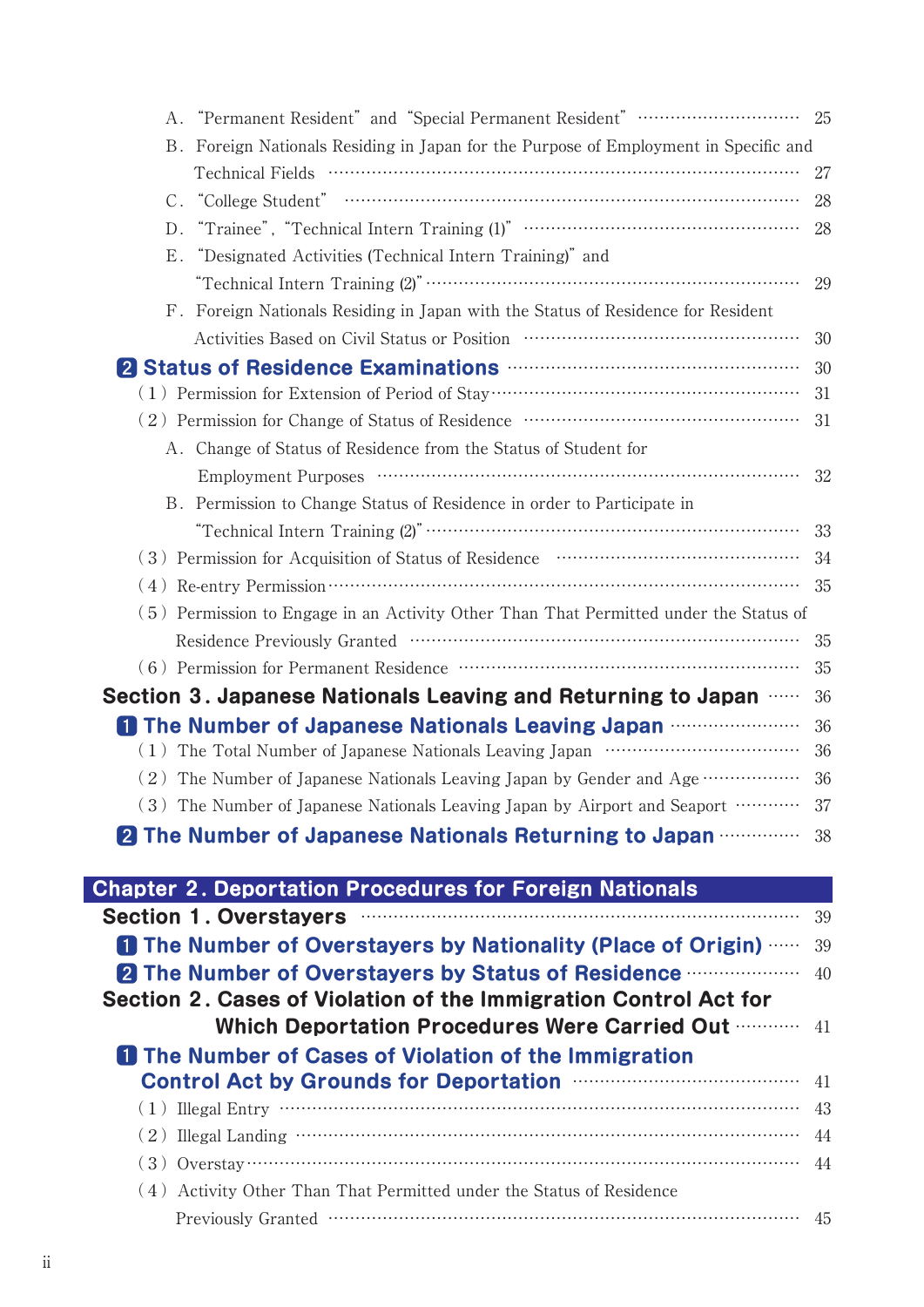| 2 Illegal Workers <b>William Strategie and The Strategie and The Strategie and The Strategie and The Strategie and The Strategie and Theorem</b>                                                                                                                                                                                      |
|---------------------------------------------------------------------------------------------------------------------------------------------------------------------------------------------------------------------------------------------------------------------------------------------------------------------------------------|
| $(1)$ Summary $\cdots$ $\cdots$ $\cdots$ $\cdots$ $\cdots$ $\cdots$ $\cdots$ $\cdots$ $\cdots$ $\cdots$ $\cdots$ $\cdots$ $\cdots$ $\cdots$ $\cdots$ $\cdots$ $\cdots$ $\cdots$ $\cdots$ $\cdots$ $\cdots$ $\cdots$ $\cdots$ $\cdots$ $\cdots$ $\cdots$ $\cdots$ $\cdots$ $\cdots$ $\cdots$ $\cdots$ $\cdots$ $\cdots$ $\cdots$ $\cd$ |
| (2) The Number of Illegal Foreign Workers by Nationality (Place of Origin) ……………                                                                                                                                                                                                                                                      |
|                                                                                                                                                                                                                                                                                                                                       |
|                                                                                                                                                                                                                                                                                                                                       |
|                                                                                                                                                                                                                                                                                                                                       |
| 8 Outline of Judgments of Violations <b>Constitutions</b>                                                                                                                                                                                                                                                                             |
|                                                                                                                                                                                                                                                                                                                                       |
|                                                                                                                                                                                                                                                                                                                                       |
|                                                                                                                                                                                                                                                                                                                                       |
|                                                                                                                                                                                                                                                                                                                                       |
|                                                                                                                                                                                                                                                                                                                                       |
|                                                                                                                                                                                                                                                                                                                                       |
| (2) Deportation at the Expense of the Foreign National (Voluntary Departure) …………                                                                                                                                                                                                                                                     |
| (3) Deportation at the Expense of and under the Responsibility of Carriers……………                                                                                                                                                                                                                                                       |
| 5 Departure Orders <b>Communicates</b> and Departure Orders                                                                                                                                                                                                                                                                           |
| $(1)$ Outline                                                                                                                                                                                                                                                                                                                         |
|                                                                                                                                                                                                                                                                                                                                       |
| A. The Number of Foreign Nationals Ordered to Depart by Nationality                                                                                                                                                                                                                                                                   |
|                                                                                                                                                                                                                                                                                                                                       |
| B. The Number of Foreign Nationals Ordered to Depart by Applied Article                                                                                                                                                                                                                                                               |
| $(3)$ Examination $\cdots$ $\cdots$ $\cdots$ $\cdots$ $\cdots$ $\cdots$ $\cdots$ $\cdots$ $\cdots$ $\cdots$ $\cdots$ $\cdots$ $\cdots$ $\cdots$ $\cdots$ $\cdots$                                                                                                                                                                     |
|                                                                                                                                                                                                                                                                                                                                       |
|                                                                                                                                                                                                                                                                                                                                       |
|                                                                                                                                                                                                                                                                                                                                       |

# **Chapter 3. Recognition of Refugee Status**

| Section 1. Application for Refugee Status and Findings <b></b> 58                                                                    |     |
|--------------------------------------------------------------------------------------------------------------------------------------|-----|
| <b>El Application for Refugee Status manufacture of Application for Refugee Status manufacture of Application for Refugee Status</b> | 58  |
| 2 Findings of Applications for Refugee Status <b>Example 2 Findings of Applications for Refugee Status</b>                           |     |
| <b>8 Implementation of the System for Permission for Provisional</b>                                                                 |     |
|                                                                                                                                      |     |
| Section 2. Filing of Objections <b>CODICION</b> 61                                                                                   |     |
| T Filing of Objections <b>Example 20</b> Filing of Objections                                                                        | -61 |
| 2 Finding of Objections <b>Example 2 Finding of Objections</b>                                                                       |     |
| Section 3. Purpose of the Refugee Examination Counselors                                                                             |     |
| System and its Implementation manufacture of the 61                                                                                  |     |
| Section 4. Landing Permission for Temporary Refuge <b>with the COM</b> 62                                                            |     |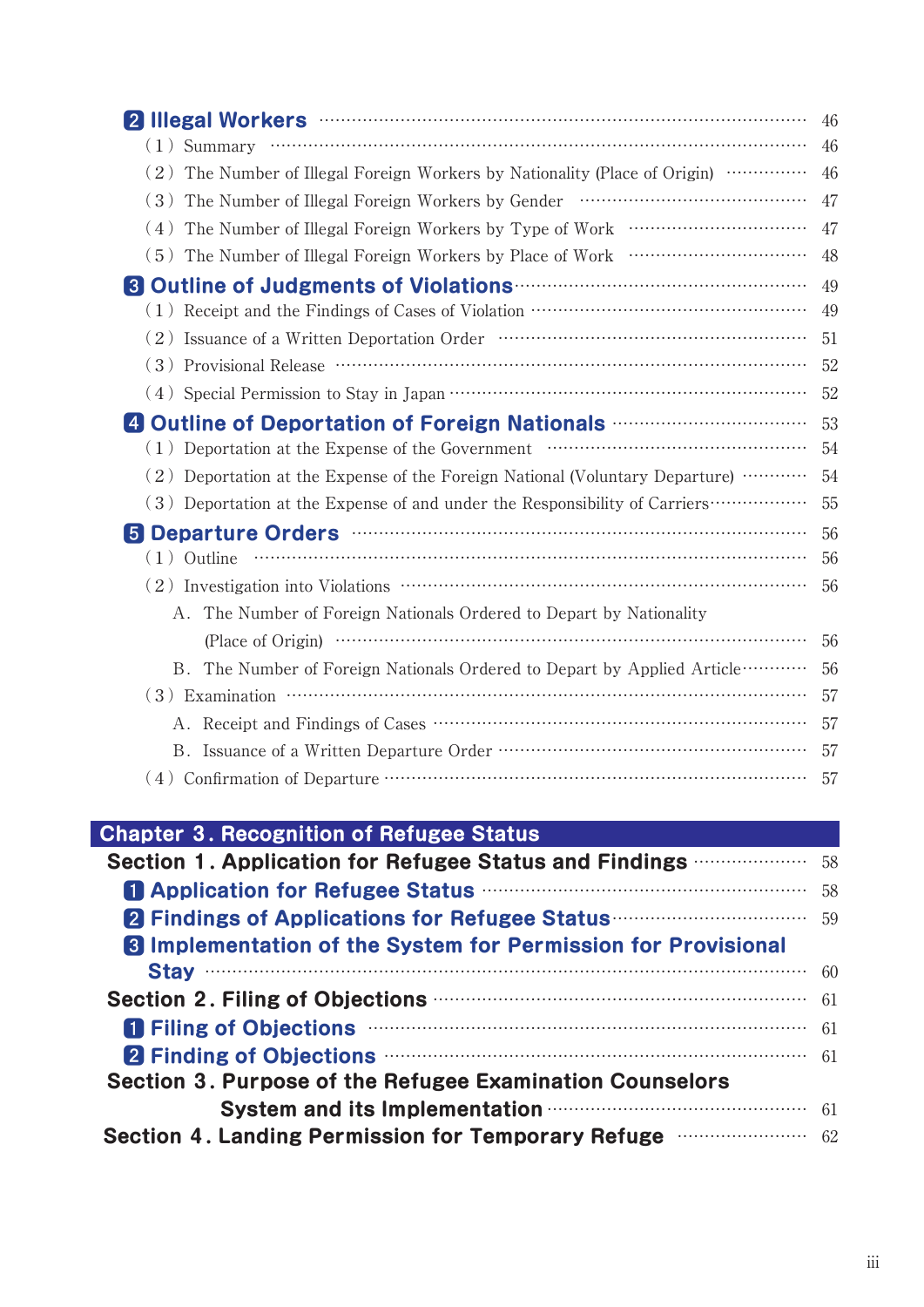| Chapter 4. Promotion of Measures against Trafficking in Persons and<br><b>Proper Protection of Foreign DV Victims</b>                                                                                                                |    |
|--------------------------------------------------------------------------------------------------------------------------------------------------------------------------------------------------------------------------------------|----|
| Section 1. Promotion of Measures against Trafficking in Persons …                                                                                                                                                                    | 63 |
| <b>El Protection of Victims of Trafficking in Persons manually and Strategie Protection of Victims of Trafficking in Persons manually and Strategie Protection of Victims of Trafficking in Persons manually and Strategie Prote</b> | 63 |
| <b>2</b> Foreign Nationals Deported for Committing Trafficking in                                                                                                                                                                    |    |
|                                                                                                                                                                                                                                      | 64 |
| Section 2. Proper Protection of Foreign DV Victims <b>With Accept 2. Proper Protection of Foreign DV</b> Victims                                                                                                                     | 64 |
| El Outline <b>Constitution of the Constitution</b> of the Constitution of the Constitution of the Constitution of the Constitution of the Constitution of the Constitution of the Constitution of the Constitution of the Constitut  | 64 |
|                                                                                                                                                                                                                                      | 65 |
|                                                                                                                                                                                                                                      |    |
| <b>Chapter 5. Alien Registration Process</b>                                                                                                                                                                                         |    |
| Section 1. Initial Registration and Closing of Registration <b>Supering the Section 1.</b> Initial Registration                                                                                                                      |    |
| Section 2. Registration of Changes in Registered Matters <b>Supermann Strategie Contains</b> 67                                                                                                                                      |    |
| Section 3. Issuance of Registration Certificate for Renewal                                                                                                                                                                          |    |

(confirmation of registered matters) **EXECUTE:** 67 **Section 4. Local Autonomous Body and Alien Registration** …………… 68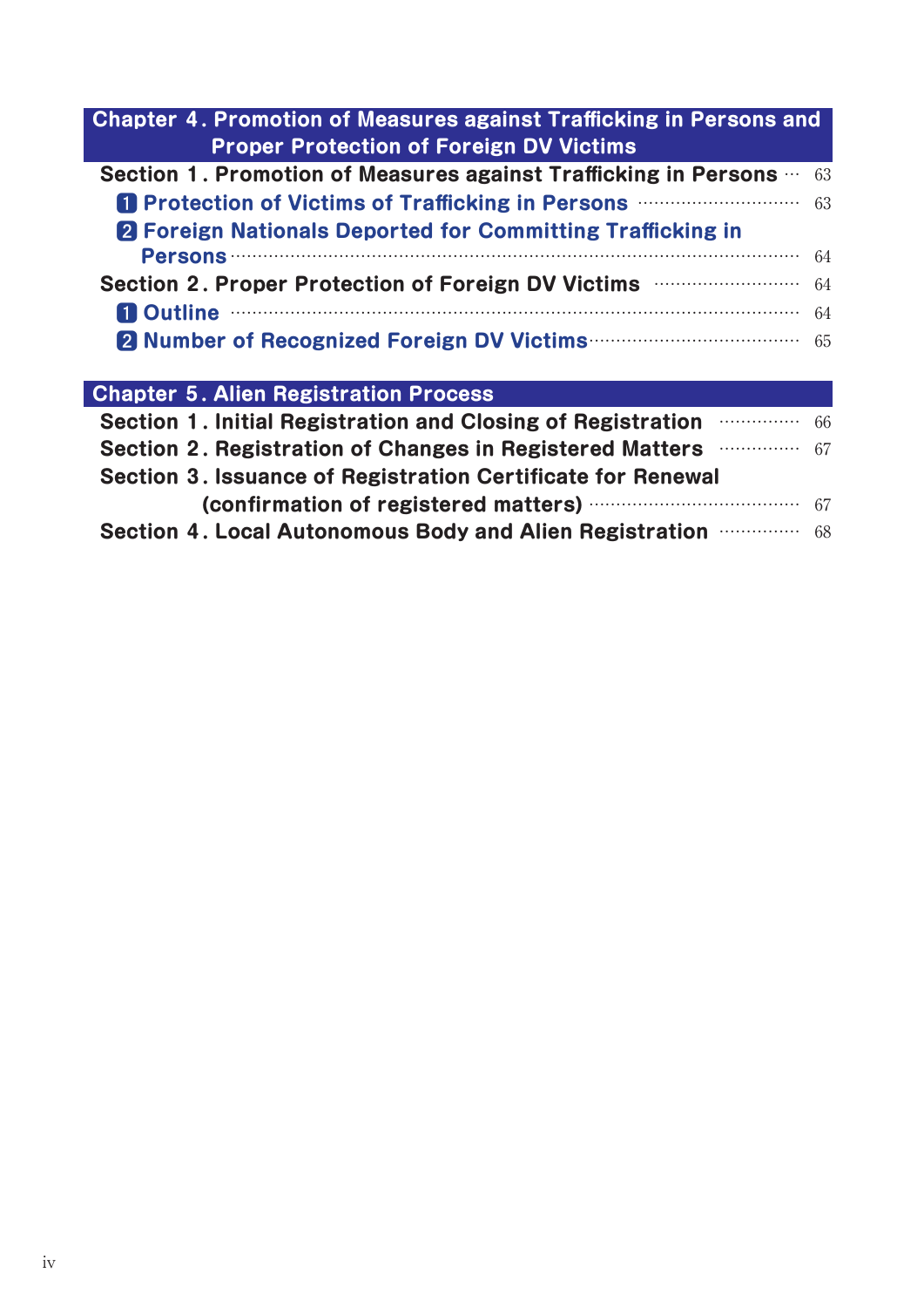# **Part 2. Major Policies Related to Immigration Control Administration in FY 2009**

| <b>Chapter 1. Addressing the New Growth Strategy</b>                                                                                       |    |
|--------------------------------------------------------------------------------------------------------------------------------------------|----|
| · Smooth Acceptance of Foreign Nationals in order to Revitalize                                                                            |    |
| Japanese Economy and Society .                                                                                                             |    |
|                                                                                                                                            |    |
| Section 1. Promotion of International Medical Interaction <b>contraction</b>                                                               | 70 |
| <b>n</b> Introduction of the Status of Residence for Promotion of                                                                          |    |
| International Medical Interaction manufactured and the International                                                                       | 70 |
|                                                                                                                                            | 70 |
| $\left( \,2\,\right) \,$ Contents of the Amendment $\cdots$ . $\cdots$ . $\cdots$ . $\cdots$ . $\cdots$ . $\cdots$ . $\cdots$ . $\cdots$ . | 71 |
| A. Introduction of the Status of Residence for Foreign Patients and their                                                                  |    |
| Caretakers                                                                                                                                 | 71 |
| B. Improvement of Provisions Concerning Proxies for a Certificate of Eligibility                                                           | 71 |
| <b>2</b> Review of Employment Restrictions for Foreign Medical                                                                             |    |
| Professionals including Dentists and Nurses <b></b>                                                                                        | 71 |
| Section 2. Introduction of a Preferential System Utilizing Points-                                                                         |    |
| <b>Based System for Highly - Skilled Foreign</b>                                                                                           |    |
| Professionals manufactured and professionals                                                                                               | 72 |
| Section 3. Promotion of Admission of the International Students                                                                            |    |
| in Post-Secondary Educational Programs/Institutions                                                                                        |    |
| through Employment Assistance for Graduates of                                                                                             |    |
|                                                                                                                                            |    |
|                                                                                                                                            |    |
| <b>Chapter 2. Efforts for Smooth Introduction of the New System of</b>                                                                     |    |
| <b>Residence Management</b>                                                                                                                |    |
| Section 1. Outline of the System manufacture and the Tate 74                                                                               |    |
|                                                                                                                                            | 74 |
|                                                                                                                                            | 74 |
| (2) Measures to be Introduced under the New System of Residence Management ……                                                              | 75 |
|                                                                                                                                            | 76 |
| 2 Basic Residents' Register System for Foreign Residents                                                                                   | 77 |
|                                                                                                                                            | 77 |
| (2) Matters Contained in Residence Cards for Foreign Residents …………………………                                                                  | 77 |
|                                                                                                                                            | 77 |
| $(\,4\,)$ Notice from the Minister of Justice<br>$\,\cdots\,$ $\,\cdots\,$ $\,\cdots\,$ $\,\cdots\,$ . $\,\cdots\,$                        | 77 |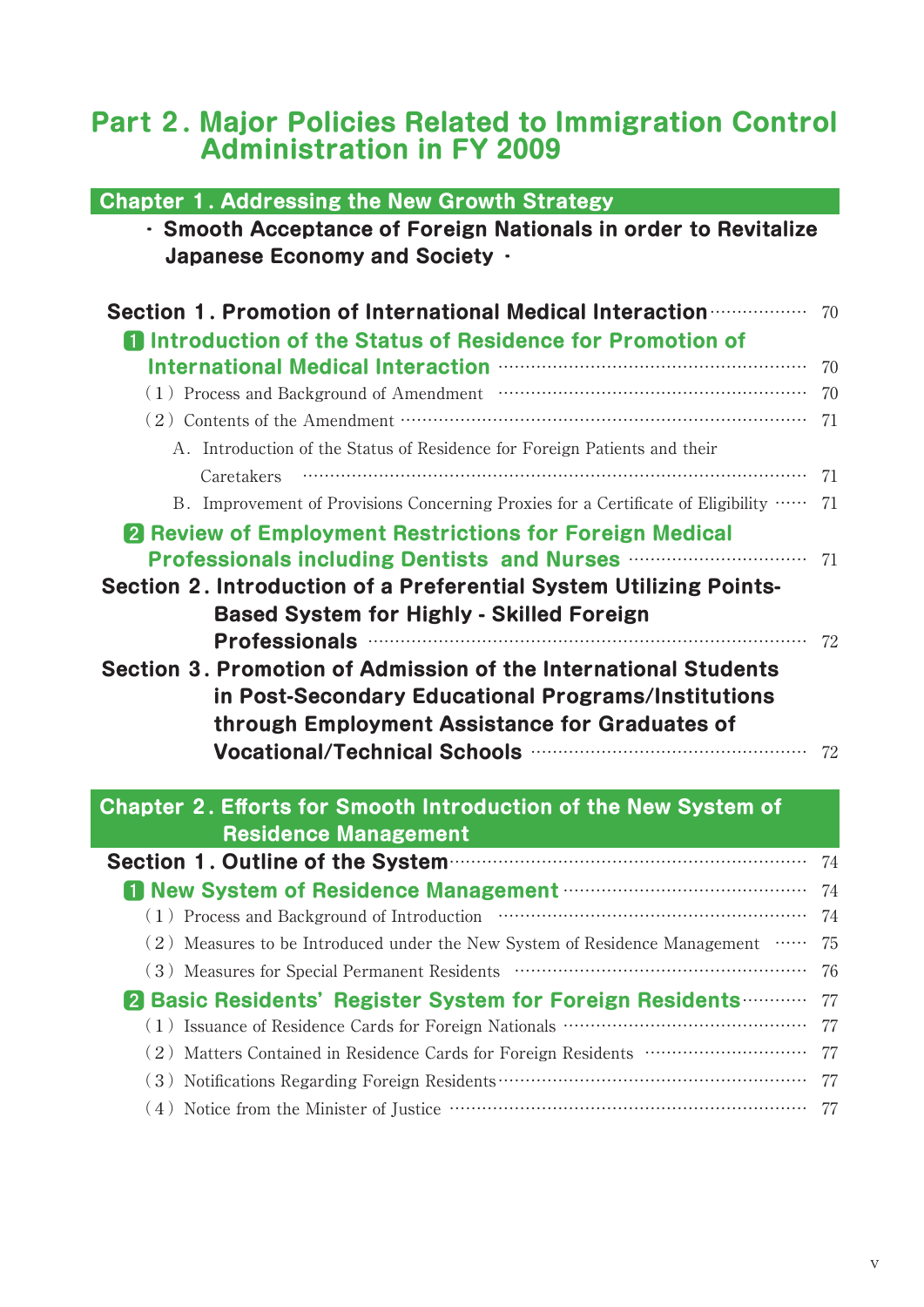| Section 2. Progress in Efforts toward Introduction of the                                                                                                                                                                            |      |
|--------------------------------------------------------------------------------------------------------------------------------------------------------------------------------------------------------------------------------------|------|
|                                                                                                                                                                                                                                      | - 77 |
| <b>1 Smooth Transition to the New System of Residence</b>                                                                                                                                                                            |      |
|                                                                                                                                                                                                                                      | 77   |
| 2 Smooth Transition to the Basic Residents' Register System for<br>Foreign Residents <b>Manual Community</b> Constant Contract Construction Construction Construction Construction Constant                                          | 78   |
| (1) Cooperation with the Ministry of Internal Affairs and Communications and Local                                                                                                                                                   |      |
|                                                                                                                                                                                                                                      | 78   |
|                                                                                                                                                                                                                                      |      |
| <b>Chapter 3. Smooth and Strict Implementation of Immigration</b>                                                                                                                                                                    |      |
| <b>Examination</b>                                                                                                                                                                                                                   |      |
| Section 1. Efforts for Promoting a Tourism-Oriented Country <b></b> 80                                                                                                                                                               |      |
| <b>1 Efforts to Reduce the Waiting Time for Examination <b>Constant</b> 80</b>                                                                                                                                                       |      |
| 2 Automatic Gates <b>Manual Automatic Gates</b>                                                                                                                                                                                      | 80   |
| Section 2. Strengthened Countermeasures at the Border <b>Constantine Street</b> 81                                                                                                                                                   |      |
| <b>I</b> Implementation of Immigration Examination through the Use of<br>Personal Identification Information manufactured and resonal methods and resonal methods are not resonance and                                              | 81   |
| 2 Use of the ICPO's Database on Lost and Stolen Passports <b></b>                                                                                                                                                                    | 82   |
| <b>83 Immigration Examination through the Use of APIS <b>CONS</b> 100 MILE 22</b>                                                                                                                                                    |      |
| Section 3. Other Efforts <b>Commission Contract Contract Contract Contract Contract Contract Contract Contract Contract Contract Contract Contract Contract Contract Contract Contract Contract Contract Contract Contract Contr</b> | 83   |
| <sup>1</sup> Special Cases for Denial of Landing <b>Communicate Cases</b> 83                                                                                                                                                         |      |
| <b>2</b> Requirements for Foreign Nationals with Landing Permission of                                                                                                                                                               |      |
| <b>Crewmembers to Carry and Present Crewmember's Pocket-</b>                                                                                                                                                                         |      |
|                                                                                                                                                                                                                                      |      |
|                                                                                                                                                                                                                                      |      |
|                                                                                                                                                                                                                                      |      |
| Chapter 4. The Launch of the New Technical Intern Training Programs                                                                                                                                                                  |      |
| Section 1. Outline of the System manufactured and 85                                                                                                                                                                                 |      |
| Section 2. Response to Cases of Inappropriate Acceptance <b>William St.</b> 85                                                                                                                                                       |      |
| <b>Chapter 5. More Appropriate and Smoother Admission of</b>                                                                                                                                                                         |      |
| <b>International Students</b>                                                                                                                                                                                                        |      |
| Section 1. More Appropriate and Smoother Implementation of<br>Immigration and Residence Examination of International                                                                                                                 |      |
| <b>Students</b>                                                                                                                                                                                                                      | 87   |
| Section 2. State of Implementation of Measures on Acceptance of                                                                                                                                                                      | -87  |
|                                                                                                                                                                                                                                      |      |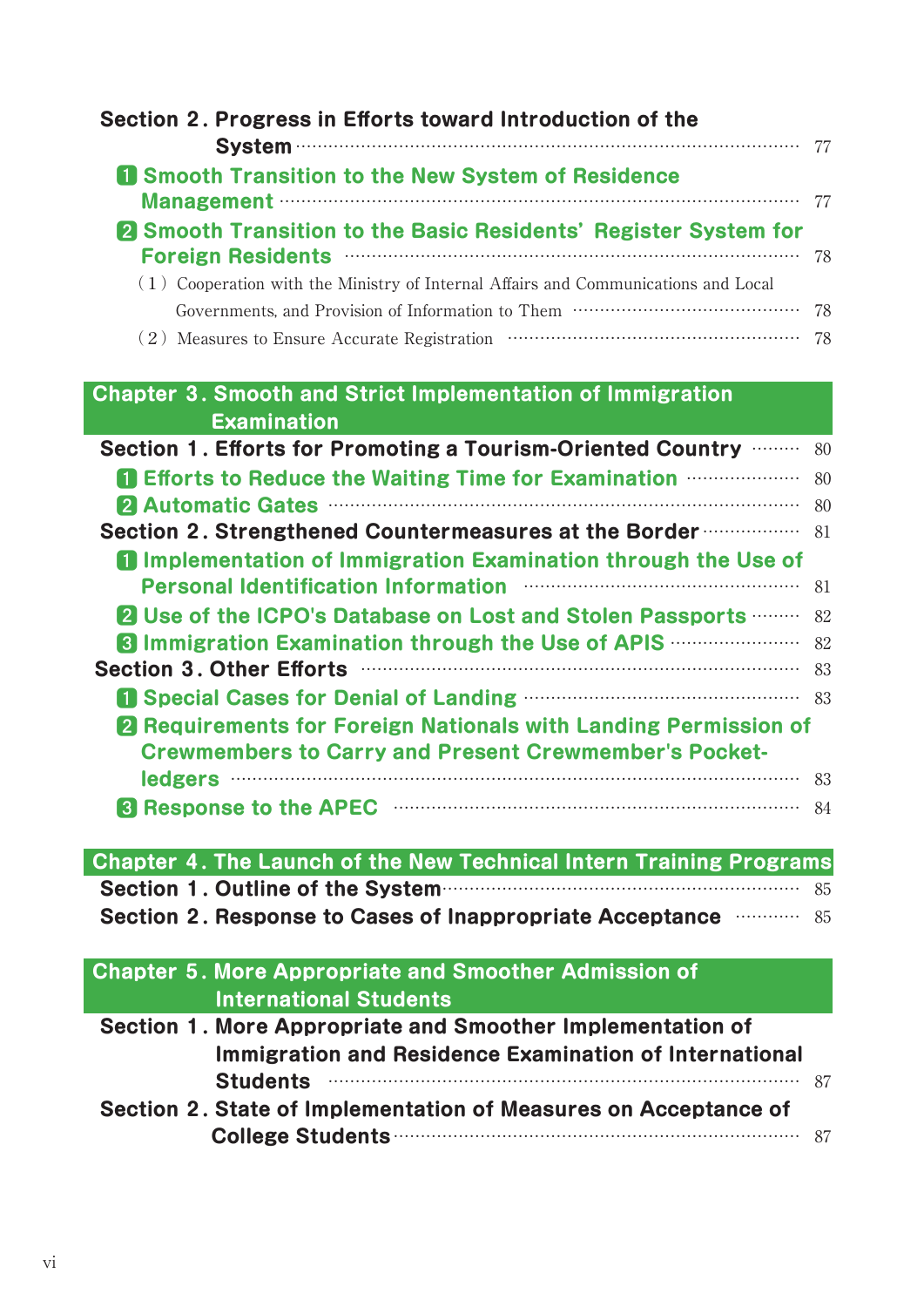| <b>1</b> Integration of the Two Categories of Status of Residence,                                                                                            |
|---------------------------------------------------------------------------------------------------------------------------------------------------------------|
|                                                                                                                                                               |
| <b>2</b> Review of Permission to Engage in Activity Other than That<br><b>Permitted under the Status of Residence Previously Granted </b><br>88               |
| Chapter 6. Establishment of an Special Exception to the Period of                                                                                             |
| <b>Stay for Foreign Nationals Applying for Permission to</b>                                                                                                  |
|                                                                                                                                                               |
|                                                                                                                                                               |
| <b>Chapter 7. Efforts of the Immigration Bureau Concerning the</b><br><b>Great East Japan Earthquake</b>                                                      |
| Section 1. Measures concerning the Procedures of Immigration and                                                                                              |
| <b>Residence Associated with Disaster Occurrence manufolist Constants.</b><br>90                                                                              |
| <b>n</b> Extension of Period of Stay Based on the Act on Special                                                                                              |
| <b>Measures Concerning Preservation of Rights and Interests of</b>                                                                                            |
| Victims of Specified Disaster manufactured and victims of Specified Disaster<br>90                                                                            |
| 2 Implementation of Prompt Acceptance of Rescue Teams from                                                                                                    |
| <b>Foreign Countries, Regions, and International Organizations ••• 91</b>                                                                                     |
| <b>8 Implementation of Prompt Embarkation Procedure for Foreign</b>                                                                                           |
| Nationals Who Desire to Leave Japan due to the Earthquake<br>91                                                                                               |
| $(1)$ Re-entry Permission $\cdots$ $\cdots$ $\cdots$ $\cdots$ $\cdots$ $\cdots$ $\cdots$ $\cdots$ $\cdots$ $\cdots$ $\cdots$ $\cdots$ $\cdots$ $\cdots$<br>91 |
| $(2)$ Embarkation Procedure (including embarkation after re-entry permission) $\cdots$<br>91                                                                  |
| 4 Measures for Re-entry to Japan of International Students                                                                                                    |
| and Training and Technical Interns Who left Japan without Re-                                                                                                 |
| entry Permission due to the Earthquake manufacture manufacture 91                                                                                             |
| Section 2. Cooperation for Safety Confirmation of Foreign Nationals                                                                                           |
| Who Might Have Affected by the 3.11 Earthquake <b>William</b> 92                                                                                              |
| <b>1</b> Providing Reports Concerning Foreign Reports in Affected                                                                                             |
| 92                                                                                                                                                            |
| 2 Response on Embarkation for the Purpose of Safety                                                                                                           |
| Confirmation 32                                                                                                                                               |
| Section 3. Cooperation for Alien Registration <b>multiples</b> and 93                                                                                         |
| Section 4. Providing Information for Foreign Nationals in                                                                                                     |
| Affected by the Earthquake manufacture and the same of the state of the state of the state of the state of the                                                |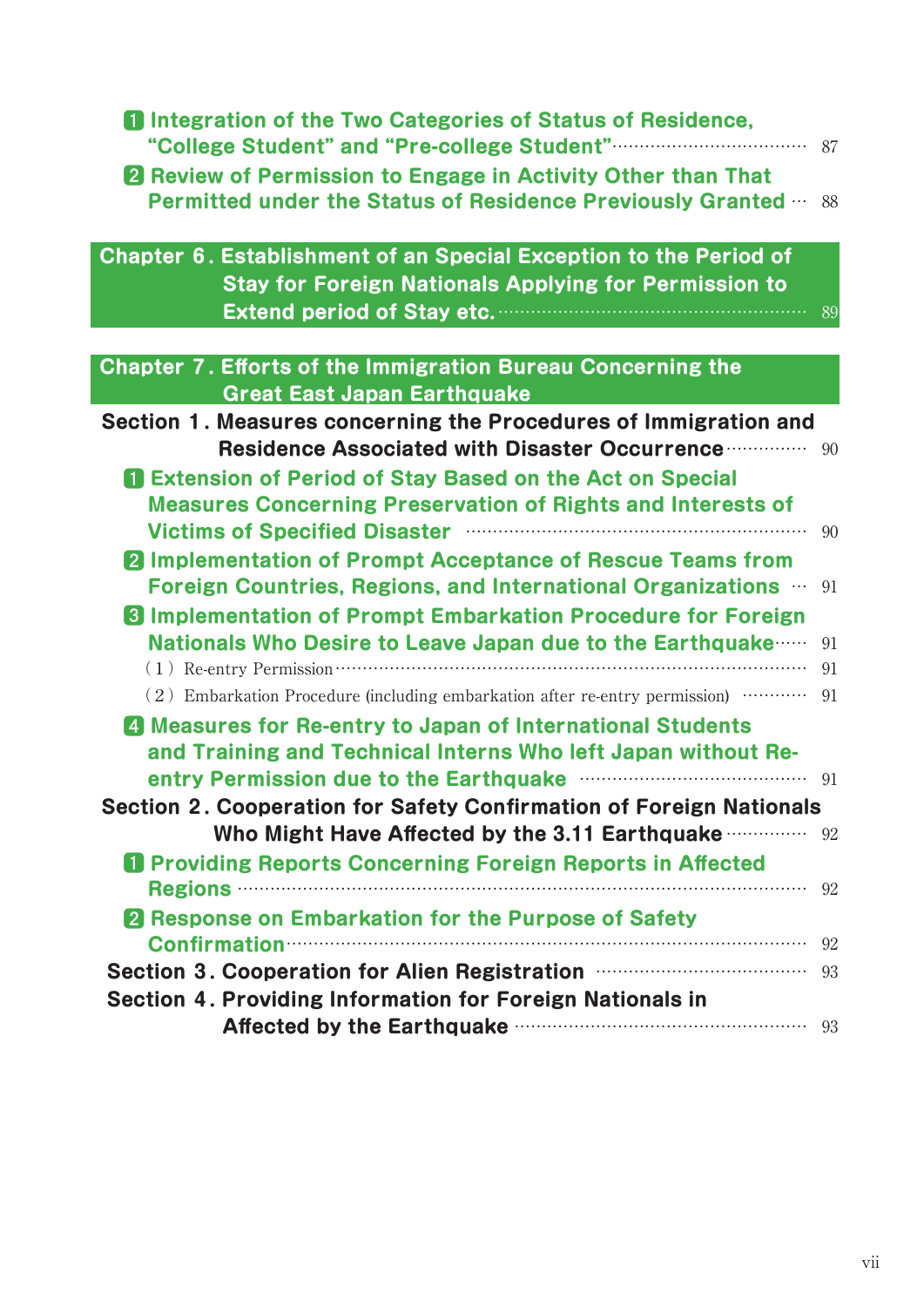| Chapter 8. Measures against Illegal or False Foreign Residents in<br>Japan                                                                         |    |
|----------------------------------------------------------------------------------------------------------------------------------------------------|----|
| Section 1. Implementation of Measures against Illegal Foreign                                                                                      |    |
|                                                                                                                                                    | 95 |
| Past Efforts to Reduce the Number of Illegal Residents                                                                                             | 95 |
| 2 Efforts to Further Reduce the Number of Illegal Residents                                                                                        | 95 |
| $\left( \,1\,\right) \,$ Strengthened Detection $\cdots$ . $\cdots$ . $\cdots$ . $\cdots$ . $\cdots$ . $\cdots$ . $\cdots$ . $\cdots$ . $\cdots$ . | 95 |
|                                                                                                                                                    | 96 |
| Section 2. Implementation of Measures against False Foreign                                                                                        |    |
|                                                                                                                                                    | 96 |
| <b>D</b> Countermeasures against False Foreign Residents, etc. <b></b> 96                                                                          |    |
|                                                                                                                                                    |    |
|                                                                                                                                                    |    |
| $(2)$ Strengthened Detection of Those Engaged in Activities Other than Those Permitted /                                                           |    |
| Strict Response to those falling under the Category of Revocation of the Statuses of                                                               |    |
|                                                                                                                                                    | 97 |
| <b>B</b> Addition of Grounds for Deportation to Correctly Deal with the                                                                            |    |
|                                                                                                                                                    | 97 |
| Section 3. Efforts toward Proper Treatment of Detainees <b></b>                                                                                    | 98 |
| <b>Activities, etc., of the Immigration Detention Facilities Visiting</b>                                                                          |    |
|                                                                                                                                                    | 98 |
| 2 Verification Regarding Provisional Release of Foreign                                                                                            |    |
| <b>Nationals to be Detained in Accordance with Deportation</b>                                                                                     |    |
|                                                                                                                                                    | 98 |
| 8 The Agreement with the Japan Federation of Bar Associations                                                                                      |    |
| Concerning Immigration Control Administration manufacture 99                                                                                       |    |
|                                                                                                                                                    |    |
| <b>Chapter 9. Appropriate Operation of Special Permission to stay in</b>                                                                           |    |
| Japan                                                                                                                                              |    |
| Section 1. Application of Special Permission Based on the                                                                                          |    |
| "Guidelines on Special Permission to Stay in Japan" $\cdots \cdots$ 100                                                                            |    |
| Section 2. Enhancement of the "Cases where Special Permission to                                                                                   |    |
| <b>Stay in Japan was Granted and Cases where Special</b>                                                                                           |    |
| Permission to Stay in Japan was Denied" www.communication 100                                                                                      |    |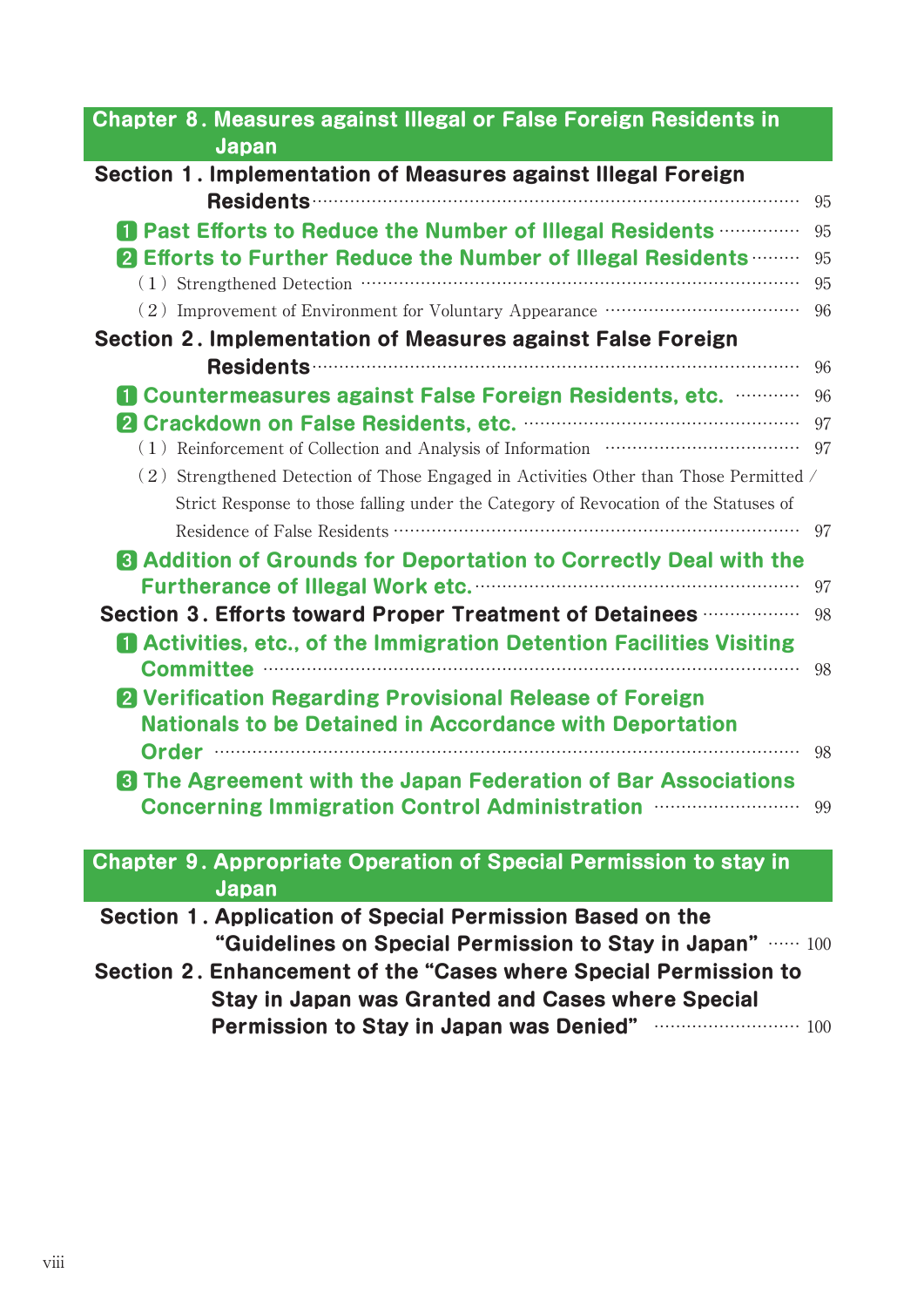| <b>Chapter10. Promotion of Appropriate and Prompt Refugee Protection</b><br>Section 1. The Establishment and Publication of Targets for the<br>Handling Period of Refugee Recognition Examinations $\cdots$ 101<br>Section 2. Publication of Refugees' Countries of Origins <b>Common 2.</b> Publication of Refugees' Countries of Origins <b>Contracts</b><br>Section 3. Acceptance of Refugees through Resettlement to a<br>Third Country manufactured and 101 |
|------------------------------------------------------------------------------------------------------------------------------------------------------------------------------------------------------------------------------------------------------------------------------------------------------------------------------------------------------------------------------------------------------------------------------------------------------------------|
| <b>Chapter11. Addressing the Global Community</b>                                                                                                                                                                                                                                                                                                                                                                                                                |
| Section 1. Treaties and International Conventions <b>CONSCRIPT 2018</b> 103<br>T Negotiations on Treaties <b>Manual According to the 103</b><br>(1) Addressing "Basic Policy on Comprehensive Economic Partnerships" ……………… 103<br>(2) Major Actions for Negotiations on Conclusion of EPAs with other Countries ……… 103<br>(3) Reports and Examinations in Accordance with Human Rights                                                                         |
| 2 International Conventions <b>Conventions Conventions</b> 104<br>$(\,1\,)\,$ G8 Rome/Lyon Group Migration Experts Sub-Group Meeting $\cdots\cdots\cdots\cdots\cdots\cdots\cdots\cdots\cdots\cdots\cdots\,$ 104<br>(2) Asia-Europe Meeting (ASEM) Conference of Director-Generals Immigration ··········· 104<br>Section 2. Holding of Seminar on Immigration Control <b></b> 105                                                                                |
| <b>Chapter12. Improvement Public Relations and Administrative Services</b><br>Section 1. Promotion of Public Relations <b>Entrarchment Contains 106</b><br>Section 2. Improvement of Administrative Services <b>multimerate and 107</b>                                                                                                                                                                                                                          |

| <b>107 Facilitating the Landing Examination Procedures EXAMPLE 107</b>        |  |  |  |
|-------------------------------------------------------------------------------|--|--|--|
| 2 Information Services for Foreign Nationals <b>Mathematical Property</b> 108 |  |  |  |
| <b>8 Immigration Bureau Website Communication and Separate Inc.</b> 109       |  |  |  |
| 4 The introduction of Market Testing <b>Community</b> 110                     |  |  |  |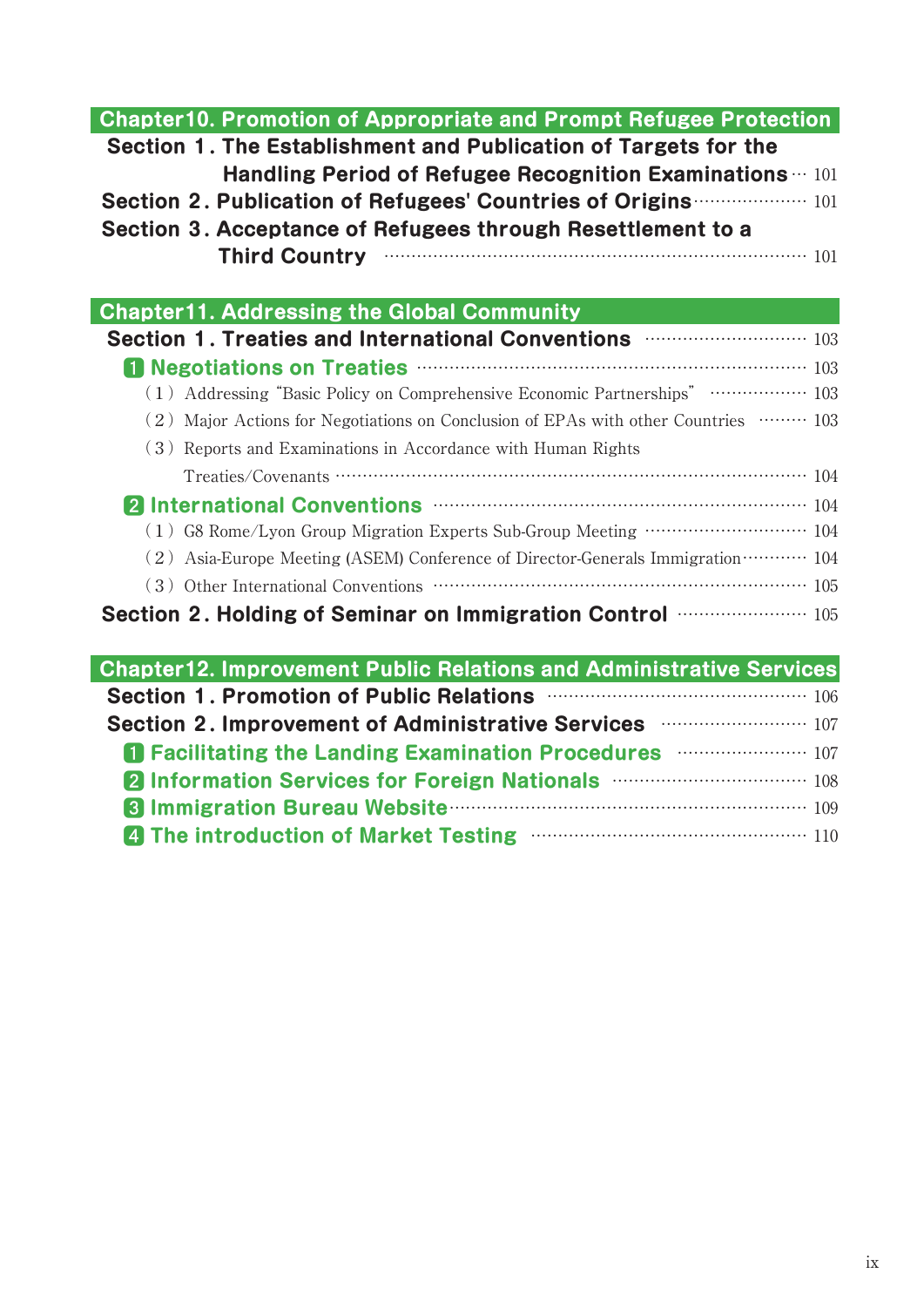# **Data Section**

### **Data Section 1. Major Developments after April 1,2010** …………………… 112

### **Data Section 2. Statistics**

| Changes in the Number of New Arrivals and Alien Registration of Main Status of               |
|----------------------------------------------------------------------------------------------|
|                                                                                              |
| (* Investor/Business Manager, Engineer, Specialist in Humanities/International Services,     |
| Intra-company Transferee, Entertainer, Skilled Labor, Technical Intern Training (1),         |
| Technical Intern Training (2), College Student, Pre-college Student, Trainee, Designated     |
| activities (technical intern training), Permanent Resident, Spouse or Child of Japanese      |
| National, Long-Term Resident)                                                                |
| Changes in the Number of New Arrivals and Alien Registration of Main Nationalities           |
| (Place of Origin) by Status of Residence                                                     |
| (* Korea, China, Philippines, Brazil)                                                        |
| The Status of Implementation of Immigration Examination Using Personal Identification<br>(3) |
| Information                                                                                  |

(4) Changes in the Number of Cases of Detection of Forged or Altered Documents …… 125

### **Data Section 3. Outline of New System of Residence Management** … 126

| Data Section 4. Litigation Relating to Immigration Control |                                                      |
|------------------------------------------------------------|------------------------------------------------------|
|                                                            | Section 1. Summary manufactured and the section 128  |
|                                                            | Section 2. Major Court Cases <b>Communicates</b> 129 |

| Data Section 5. Organizational and Personnel Expansion                                                                                                                                                                               |
|--------------------------------------------------------------------------------------------------------------------------------------------------------------------------------------------------------------------------------------|
| Section 1. Organizations <b>manufactures</b> 134                                                                                                                                                                                     |
| <b>Q</b> Outline of the Organization of the Immigration                                                                                                                                                                              |
| Control Authority manufactured and 134                                                                                                                                                                                               |
| <b>2</b> Review on the organizational structure of the Immigration                                                                                                                                                                   |
| Control Offices <b>Control</b> Offices <b>Control</b> Offices <b>Control</b> Offices <b>Control</b> Offices                                                                                                                          |
| Section 2. Staff of the Immigration Bureau <b>manufation</b> 137                                                                                                                                                                     |
| T Immigration Control Staff <b>Entrance International International International International International International International International International International International International International In</b> |
| 2 Personnel Reinforcement manufactured and 138                                                                                                                                                                                       |
| $(1)$ Strengthened Immigration Control of the Regional Immigration Bureaus such as the                                                                                                                                               |
|                                                                                                                                                                                                                                      |
| (2) Strengthened Residence Management System of the Regional Immigration Bureaus such                                                                                                                                                |
|                                                                                                                                                                                                                                      |
| (3) Strengthened Refugee Adjudication System of the Regional Immigration Bureaus such as                                                                                                                                             |
|                                                                                                                                                                                                                                      |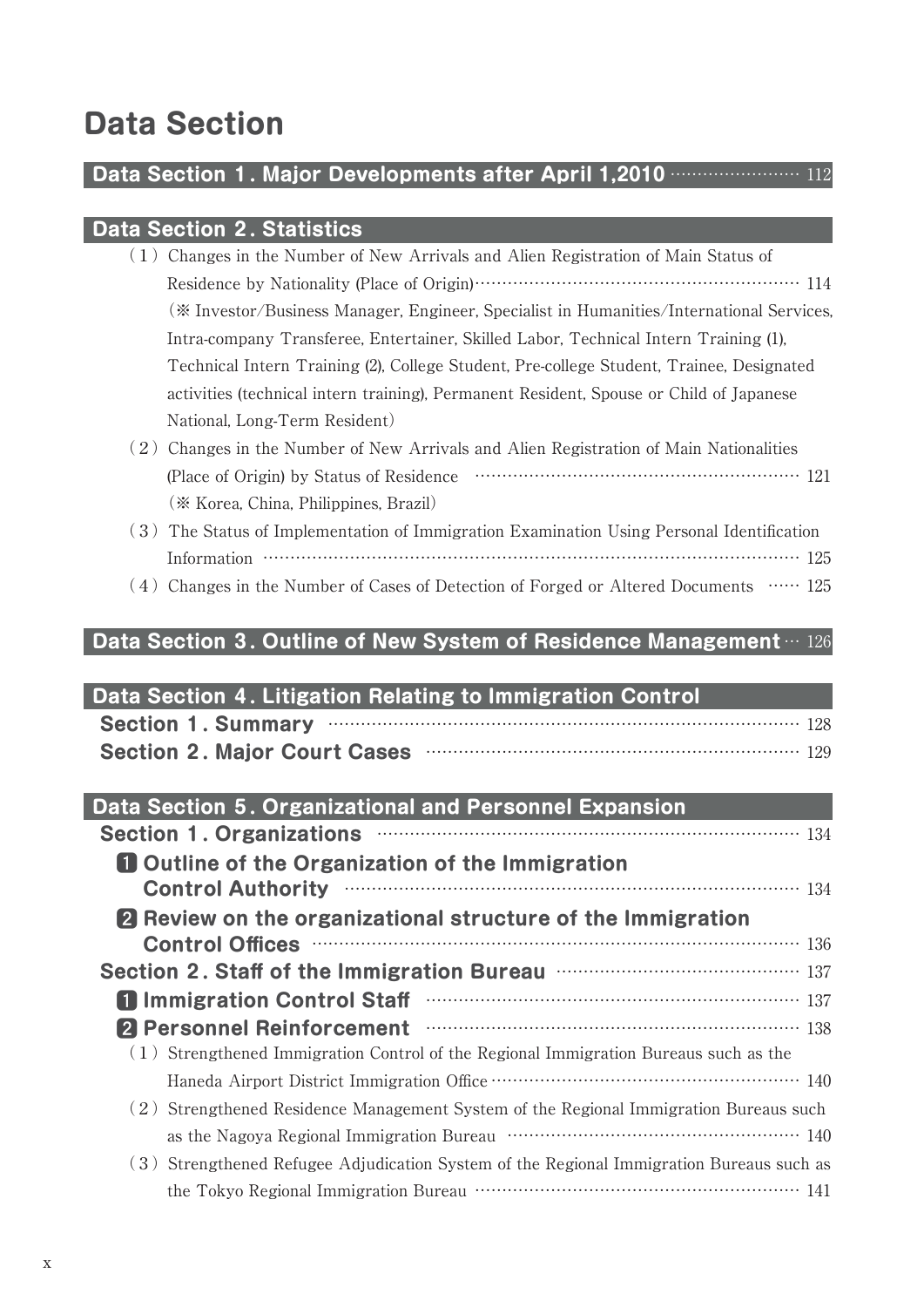|                               | 8 Staff Training <b>Example 20 Staff</b> Training <b>Example 20 Staff</b> Training <b>Example 20</b> |
|-------------------------------|------------------------------------------------------------------------------------------------------|
| <b>Data Section 6. Budget</b> |                                                                                                      |
|                               | Section 1. Budgets <b>Material Section</b> 143                                                       |
|                               | Section 2. Facilities <b>Election 2. Facilities Election</b> 2. Facilities <b>Election</b> 2.        |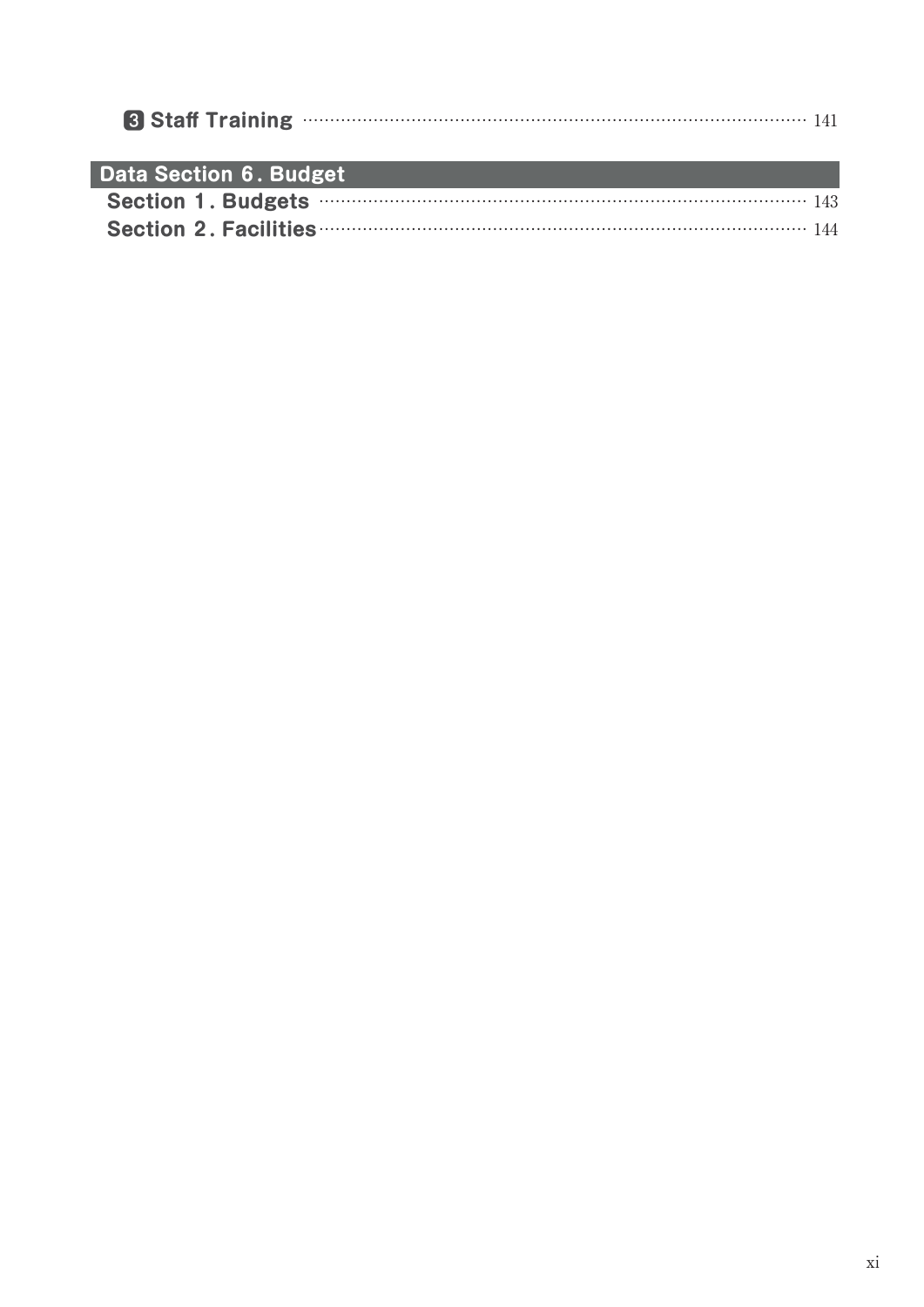# **Charts**

| Chart 1:               |                                                                                                                                                                                                                                                                       |
|------------------------|-----------------------------------------------------------------------------------------------------------------------------------------------------------------------------------------------------------------------------------------------------------------------|
| Chart 2:               | Changes in the number of foreign nationals entering Japan by major nationality (place of                                                                                                                                                                              |
|                        |                                                                                                                                                                                                                                                                       |
| Chart 3:               | Number of foreign nationals entering Japan by gender and age (2010) ······················· 4                                                                                                                                                                         |
| Chart 4:               | Changes in the number of new arrivals with the status of residence of "Temporary"                                                                                                                                                                                     |
|                        |                                                                                                                                                                                                                                                                       |
| Chart 5:               | Number of new arrivals for the purpose of sightseeing by nationality                                                                                                                                                                                                  |
|                        |                                                                                                                                                                                                                                                                       |
| Chart 6:               | Changes in the number of new arrivals by the status of residence for employment in                                                                                                                                                                                    |
|                        |                                                                                                                                                                                                                                                                       |
| Chart 7:               | Changes in the number of new arrivals with the status of residence of "College Student"                                                                                                                                                                               |
|                        |                                                                                                                                                                                                                                                                       |
| Chart 8:               | Changes in the number of new arrivals with the status of residence of "Pre-college"                                                                                                                                                                                   |
|                        | Student" by major nationality (place of origin) ………………………………………………………………………………………<br>12                                                                                                                                                                               |
| Chart 9:               | Changes in the number of new arrivals with the status of residence of "Trainee" by                                                                                                                                                                                    |
|                        | -14                                                                                                                                                                                                                                                                   |
| Chart 10:              | Changes in the number of new arrivals by the status of residence categories for activities                                                                                                                                                                            |
|                        | 15                                                                                                                                                                                                                                                                    |
| Chart 11:              | -18                                                                                                                                                                                                                                                                   |
| Chart 12:              | Changes in the number of foreign nationals who were denied landing by major                                                                                                                                                                                           |
|                        | 21                                                                                                                                                                                                                                                                    |
| Chart 13:              | Changes in the number of registered foreign nationals and its percentage of the total                                                                                                                                                                                 |
|                        | 24                                                                                                                                                                                                                                                                    |
| Chart 14:              | Changes in the number of registered foreign nationals by major nationality (place of                                                                                                                                                                                  |
|                        | 25                                                                                                                                                                                                                                                                    |
| Chart 15:              | Changes in the number of registered foreign nationals by the status of residence for                                                                                                                                                                                  |
|                        | 27                                                                                                                                                                                                                                                                    |
| Chart 16:              | - 36                                                                                                                                                                                                                                                                  |
| Chart 17:              | Number of Japanese nationals leaving Japan by gender and age (2010)<br>37                                                                                                                                                                                             |
| Chart 18:              | Changes in the estimated number of overstayers by major nationality<br>(place of origin) with the contract of origin and contract of origin and contract of origin and contract of original state of original state of original state of original state of $\alpha$ . |
|                        | 39<br>Flow of deportation procedure and departure order ………………………………………………………………………………<br>42                                                                                                                                                                          |
| Chart 19:<br>Chart 20: | 51                                                                                                                                                                                                                                                                    |
| Chart 21:              | Changes in the number of issuance of written deportation orders by nationality                                                                                                                                                                                        |
|                        | (place of origin) (place of origin)<br>52                                                                                                                                                                                                                             |
| Chart 22:              | Patterns and procedures for application for recognition of refugee status minimum<br>-60                                                                                                                                                                              |
| Chart 23:              | Changes in the number and percentage of overstayers who entered Japan with the status                                                                                                                                                                                 |
|                        |                                                                                                                                                                                                                                                                       |
| Chart 24:              |                                                                                                                                                                                                                                                                       |
| Chart 25:              | Responsibilities of the Immigration Bureau, Ministry of Justice ………………………… 135                                                                                                                                                                                        |
| Chart 26:              | Changes in the number of immigration control office personnel ………………………… 139                                                                                                                                                                                          |
| Chart 27:              | Changes in the budget for immigration control administration manufacture 143                                                                                                                                                                                          |
| Chart 28:              | Changes in the major computer-related budget amount ………………………………… 144                                                                                                                                                                                                 |
|                        |                                                                                                                                                                                                                                                                       |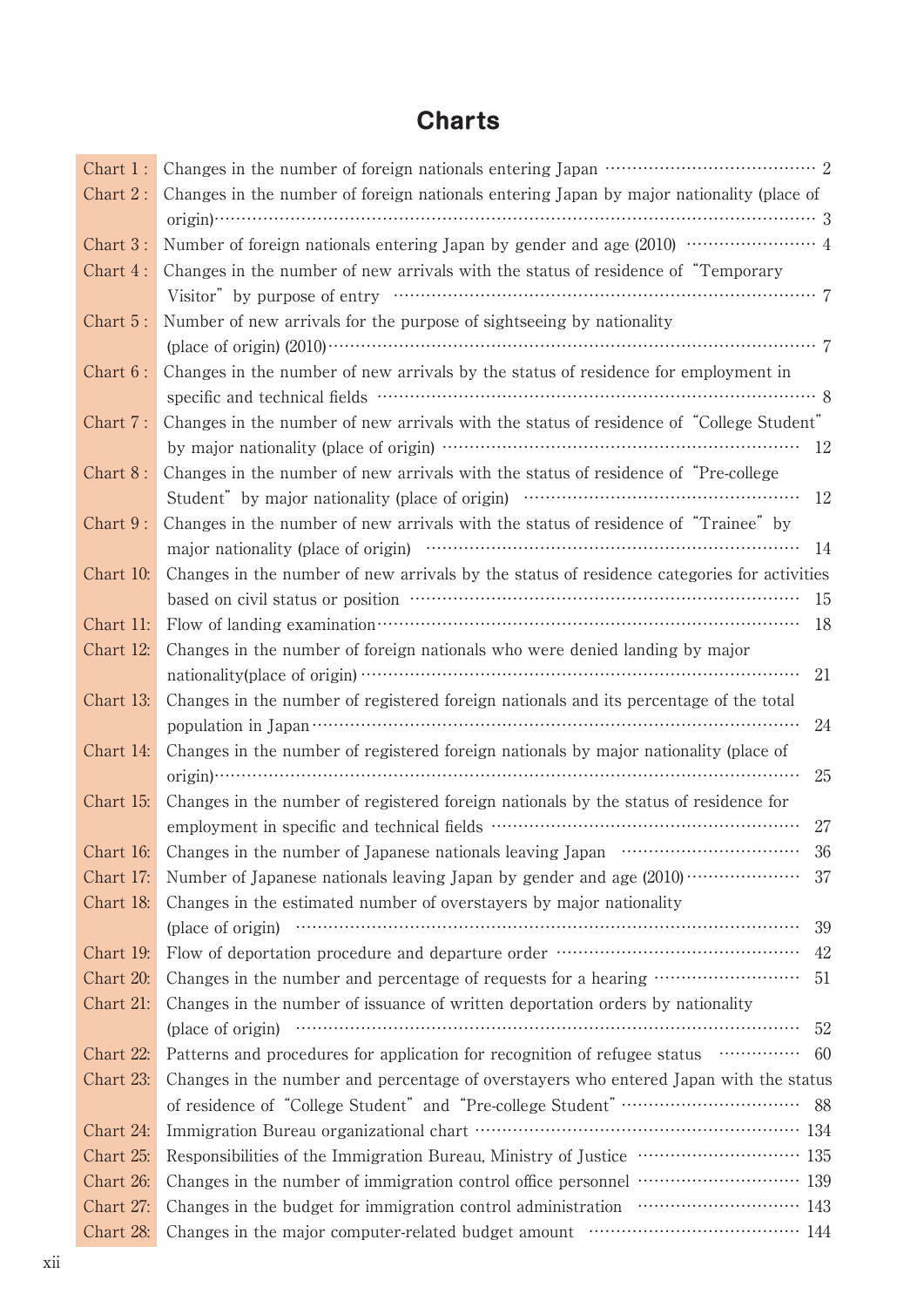# **Tables**

| Table 1:  |                                                                                                                                                                                                                                |      |
|-----------|--------------------------------------------------------------------------------------------------------------------------------------------------------------------------------------------------------------------------------|------|
| Table 2:  | Changes in the number of cases of permission for special cases of landing  16                                                                                                                                                  |      |
| Table 3:  | Changes in the number of foreign nationals leaving Japan re-entry nonreserving by                                                                                                                                              |      |
|           |                                                                                                                                                                                                                                | 17   |
| Table 4:  | Changes in the number of new cases for the hearing for landing                                                                                                                                                                 |      |
|           |                                                                                                                                                                                                                                | 19   |
| Table 5:  |                                                                                                                                                                                                                                | 20   |
| Table 6:  | Changes in the number of filings of objections and decisions                                                                                                                                                                   |      |
|           |                                                                                                                                                                                                                                | 22   |
| Table 7:  | Changes in the number of cases of pre-entry examination …………………………………………………………………                                                                                                                                              | 22   |
| Table 8:  | Changes in the number of registered foreign nationals by status of residence                                                                                                                                                   | 26   |
| Table 9:  | Changes in the number of cases of permission in status of residence examinations $\cdots$                                                                                                                                      | 31   |
| Table 10: | Changes in the number of cases of permission for change of status of residence for                                                                                                                                             |      |
|           | employment from college student or pre-college student by nationality                                                                                                                                                          |      |
|           |                                                                                                                                                                                                                                | 32   |
| Table 11: | Changes in the number of cases of permission for change of status of residence for                                                                                                                                             |      |
|           | employment from college student or pre-college student by status of                                                                                                                                                            |      |
|           |                                                                                                                                                                                                                                | - 33 |
| Table 12: | Changes in the number of trainees who switch to the Technical Intern Training Program                                                                                                                                          |      |
|           | by nationality $\cdots$ $\cdots$ $\cdots$ $\cdots$ $\cdots$ $\cdots$ $\cdots$ $\cdots$ $\cdots$ $\cdots$ $\cdots$ $\cdots$ $\cdots$ $\cdots$ $\cdots$ $\cdots$ $\cdots$ $\cdots$ $\cdots$ $\cdots$                             |      |
| Table 13: | Changes in the number of trainees who switch to the Technical Intern Training Program                                                                                                                                          |      |
|           | by job type $\cdots$ $\cdots$ $\cdots$ $\cdots$ $\cdots$ $\cdots$ $\cdots$ $\cdots$ $\cdots$ $\cdots$ $\cdots$ $\cdots$ $\cdots$ $\cdots$ $\cdots$                                                                             | 34   |
| Table 14: | Changes in the number of permanent residence permits by nationality                                                                                                                                                            |      |
|           | (place of origin) with the contract of origin and the contract of origin and the contract of origin and the contract of the contract of the contract of the contract of the contract of the contract of the contract of the co | 36   |
| Table 15: | Changes in the number of Japanese nationals returning to Japan by period of stay $\cdots$                                                                                                                                      | 38   |
| Table 16: | Changes in the estimated number of overstayers by major nationality                                                                                                                                                            |      |
|           |                                                                                                                                                                                                                                | 40   |
| Table 17: | Changes in the estimated number of overstayers by major status of residence ……… 41                                                                                                                                             |      |
| Table 18: | Changes in the number of cases of violation of the Immigration Control Act by                                                                                                                                                  |      |
|           |                                                                                                                                                                                                                                | 42   |
| Table 19: | Changes in the number of cases of violation of the Immigration Control Act by                                                                                                                                                  |      |
|           |                                                                                                                                                                                                                                | 42   |
| Table 20: | Changes in the number of cases of illegal entry by nationality (place of origin)                                                                                                                                               | 43   |
| Table 21: | Changes in the number of cases of illegal entry by airplane by nationality                                                                                                                                                     |      |
|           | (place of origin) manufactured and contact the contact of origin)                                                                                                                                                              | 44   |
| Table 22: | Changes in the number of cases of illegal entry by ship by nationality                                                                                                                                                         |      |
|           | (place of origin) manufactured and contact the contact of origin)                                                                                                                                                              | 44   |
| Table 23: | Changes in the number of cases of illegal landing by nationality (place of origin) $\cdots$                                                                                                                                    | 44   |
| Table 24: | Changes in the number of cases of overstay by nationality (place of origin)                                                                                                                                                    | 45   |
| Table 25: | Changes in the number of cases of activity other than that permitted under the status of                                                                                                                                       |      |
|           |                                                                                                                                                                                                                                | 45   |
| Table 26: | Changes in the number of cases of illegal work by nationality (place of origin)                                                                                                                                                | 47   |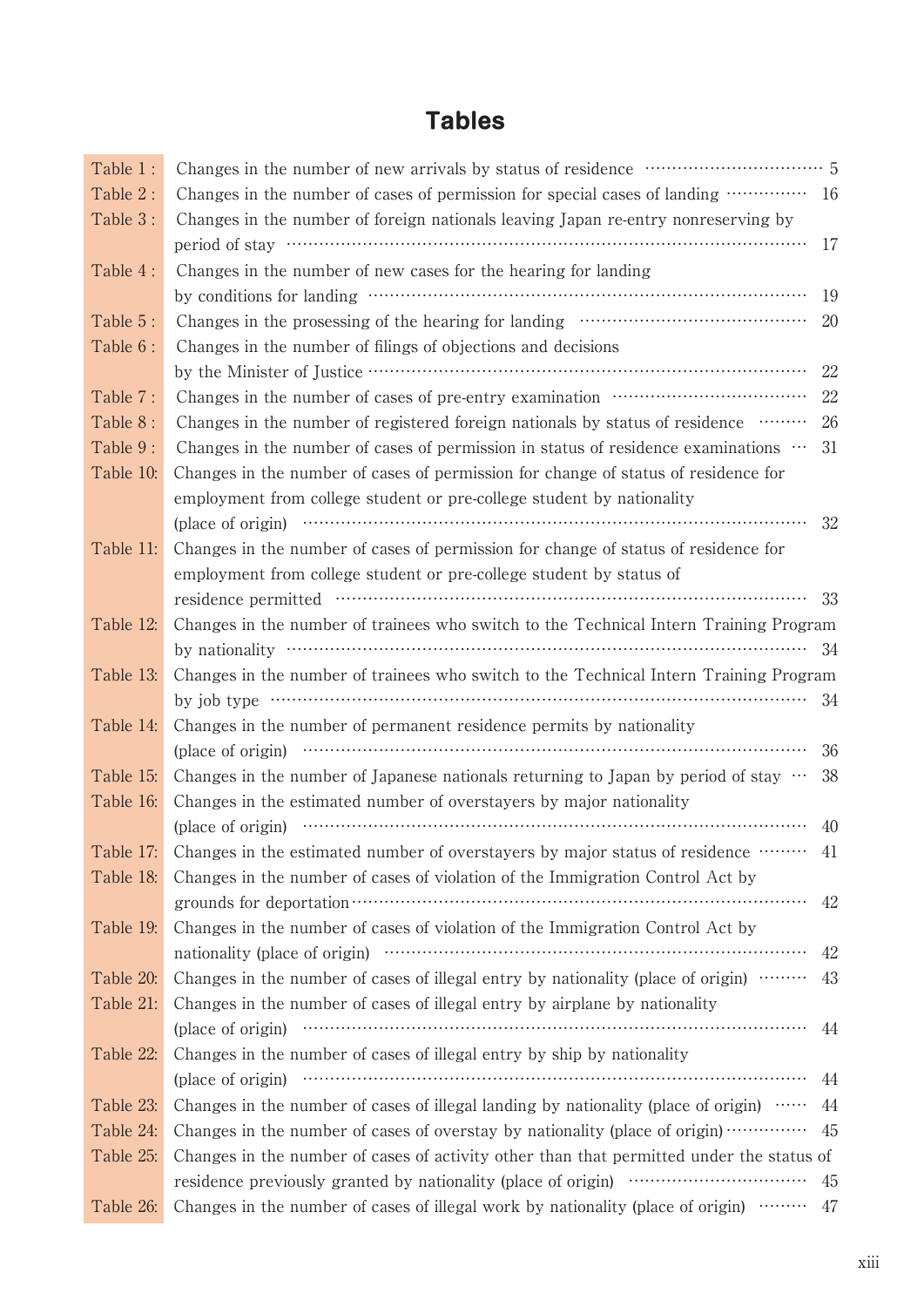| Table 27: |                                                                                                                                                                                                                                                                                                                                       | 48  |
|-----------|---------------------------------------------------------------------------------------------------------------------------------------------------------------------------------------------------------------------------------------------------------------------------------------------------------------------------------------|-----|
| Table 28: | Changes in the number of cases of illegal foreign workers by place of work                                                                                                                                                                                                                                                            | 49  |
| Table 29: | Changes in the number of cases of receipt and findings of violation examinations by                                                                                                                                                                                                                                                   |     |
|           | immigration inspectors, hearings by special inquiry officers and decisions of                                                                                                                                                                                                                                                         |     |
|           |                                                                                                                                                                                                                                                                                                                                       | 50  |
| Table 30: | Changes in the number of issuance of written deportation orders by grounds for                                                                                                                                                                                                                                                        |     |
|           |                                                                                                                                                                                                                                                                                                                                       | 51  |
| Table 31: | Changes in the number of cases of provisional release permission …………………………………………                                                                                                                                                                                                                                                     | 52  |
| Table 32: | Changes in the number of cases of special permission to stay in Japan by grounds for                                                                                                                                                                                                                                                  |     |
|           |                                                                                                                                                                                                                                                                                                                                       | 53  |
| Table 33: | Changes in the number of cases of special permission to stay in Japan by nationality (place                                                                                                                                                                                                                                           |     |
|           | of origin) $\cdots$ $\cdots$ $\cdots$ $\cdots$ $\cdots$ $\cdots$ $\cdots$ $\cdots$ $\cdots$ $\cdots$ $\cdots$ $\cdots$ $\cdots$ $\cdots$ $\cdots$ $\cdots$ $\cdots$ $\cdots$ $\cdots$ $\cdots$ $\cdots$ $\cdots$ $\cdots$ $\cdots$ $\cdots$ $\cdots$ $\cdots$ $\cdots$ $\cdots$ $\cdots$ $\cdots$ $\cdots$ $\cdots$ $\cdots$ $\cdots$ | 53  |
| Table 34: | Changes in the number of deportees by nationality (place of origin)                                                                                                                                                                                                                                                                   | 53  |
| Table 35: | Changes in the number of deportees by means of deportation……………………………………………………………                                                                                                                                                                                                                                                     | 54  |
| Table 36: | Changes in the number of deportees by voluntary departure by nationality                                                                                                                                                                                                                                                              |     |
|           | (place of origin) manufactured and contact the contact of origin)                                                                                                                                                                                                                                                                     | 55  |
| Table 37: | Number of foreign nationals handed over under a departure order by nationality (place of                                                                                                                                                                                                                                              |     |
|           | $\sigma$ igin) (2010) $\cdots$                                                                                                                                                                                                                                                                                                        | 56  |
| Table 38: | Changes in the number of issuance of written departure orders by nationality                                                                                                                                                                                                                                                          |     |
|           | (place of origin) with the contract of origin and the contract of origin and the contract of origin and the contract of origin and the contract of origin and the contract of the contract of $\alpha$ .                                                                                                                              | 57  |
| Table 39: |                                                                                                                                                                                                                                                                                                                                       | 58  |
| Table 40: |                                                                                                                                                                                                                                                                                                                                       | 59  |
| Table 41: |                                                                                                                                                                                                                                                                                                                                       | 59  |
| Table 42: | Changes in the number of filings of objections and decisions of                                                                                                                                                                                                                                                                       |     |
|           |                                                                                                                                                                                                                                                                                                                                       | 61  |
| Table 43: |                                                                                                                                                                                                                                                                                                                                       | 64  |
| Table 44: |                                                                                                                                                                                                                                                                                                                                       | 64  |
| Table 45: |                                                                                                                                                                                                                                                                                                                                       | 65  |
| Table 46: | Changes in the number of initial registration and closed registration by division                                                                                                                                                                                                                                                     | 66  |
| Table 47: | Changes in the number of registrations of changes in registered matters                                                                                                                                                                                                                                                               | 67  |
| Table 48: | Changes in the number of confirmation of registered matters ………………………………………………………                                                                                                                                                                                                                                                     | 68  |
| Table 49: | Changes in the number of organizations subject to a finding of misconduct by type of                                                                                                                                                                                                                                                  |     |
|           |                                                                                                                                                                                                                                                                                                                                       | 86  |
| Table 50: |                                                                                                                                                                                                                                                                                                                                       | 86  |
| Table 51: | Changes in the number and percentage of overstayers who entered Japan with                                                                                                                                                                                                                                                            |     |
|           | the status of residence of "College Student" and "Pre-college Student"                                                                                                                                                                                                                                                                | -88 |
| Table 52: | Trend in the number of filed cases of Immigration Litigation (the merit of case) …… 129                                                                                                                                                                                                                                               |     |
| Table 53: | Reorganization, abolition or establishment of branch offices of regional immigration                                                                                                                                                                                                                                                  |     |
|           |                                                                                                                                                                                                                                                                                                                                       |     |
| Table 54: | Changes in the number of immigration control office personnel ………………………… 139                                                                                                                                                                                                                                                          |     |
| Table 55: |                                                                                                                                                                                                                                                                                                                                       |     |